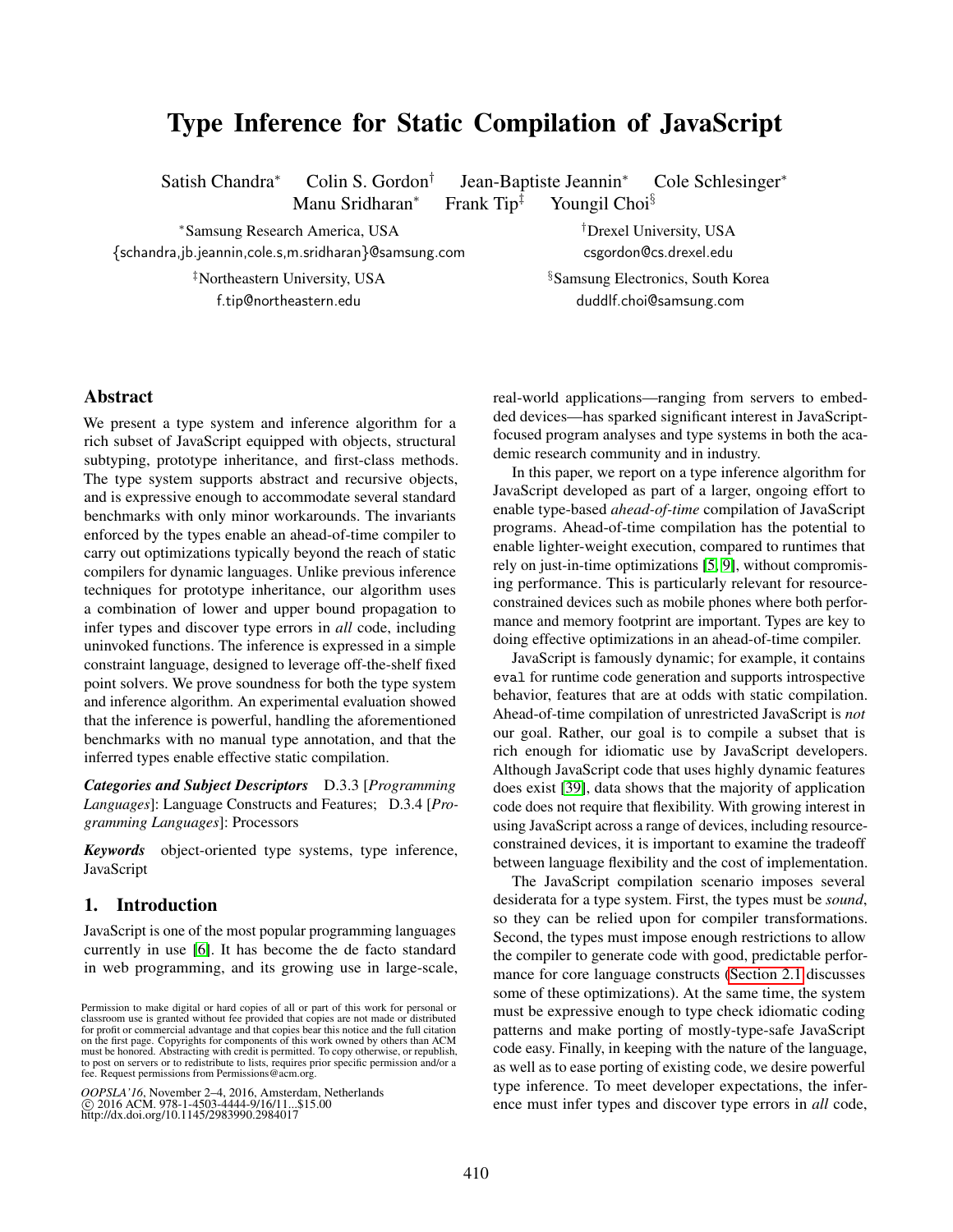including uninvoked functions from libraries or code under development.

No existing work on JavaScript type systems and inference meets our needs entirely. Among the recently developed type systems, TypeScript [\[8\]](#page-18-3) and Flow [\[3\]](#page-18-4) both have rich type systems that focus on programmer productivity at the expense of soundness. TypeScript relies heavily on programmer annotations to be effective, and both treat inherited properties too imprecisely for efficient code generation. Defensive Java-Script [\[15\]](#page-18-5) has a sound type system and type inference, and Safe TypeScript [\[36\]](#page-19-1) extends TypeScript with a sound type system, but neither supports prototype inheritance. TAJS [\[29\]](#page-18-6) is sound and handles prototype inheritance precisely, but it does not compute types for uninvoked functions; the classic work on type inference for SELF [\[12\]](#page-18-7) has the same drawback. Choi *et al.* [\[21\]](#page-18-8) present a JavaScript type system targeting ahead-of-time compilation that forms the basis of our type system, but their work does not have inference and instead relies on programmer annotations. See [Section 6](#page-16-0) for further discussion of related work.

This paper presents a type system and inference algorithm for a rich subset of JavaScript that achieves our goals. Our type system builds upon that of Choi et al. [\[21\]](#page-18-8), adding support for abstract objects, first-class methods, and recursive objects, each of which we found crucial for handling realworld JavaScript idioms; we prove these extensions sound. The type system supports a number of additional features such as polymorphic arrays, operator overloading, and intersection types in manually-written interface descriptors for library code, which is important for building GUI applications.

Our type inference technique builds on existing literature (e.g., [\[12,](#page-18-7) [23,](#page-18-9) [35\]](#page-19-2)) to handle a complex combination of language features, including structural subtyping, prototype inheritance, first-class methods, and recursive types; we are unaware of any single previous type inference technique that soundly handles these features in combination.

We formulate type inference as a constraint satisfaction problem over a language composed primarily of subtype constraints over standard row variables. Our formulation shows that various aspects of the type system, including source-level subtyping, prototype inheritance, and attaching methods to objects, can all be reduced to these simple subtype constraints. Our constraint solving algorithm first computes lower and upper bounds of type variables through a propagation phase (amenable to the use of efficient, off-the-shelf fixed-point solvers), followed by a straightforward error-checking and ascription phase. Our use of both lower *and* upper bounds enables type inference and error checking for uninvoked functions, unlike previous inference techniques supporting prototype inheritance [\[12,](#page-18-7) [29\]](#page-18-6). As shown in [Section 2.3,](#page-3-0) sound inference for our type system is non-trivial, particularly for uninvoked functions; we prove that our inference algorithm is sound.

Leveraging inferred types, we have built a backend that compiles type-checked JavaScript programs to optimized native binaries for both PCs and mobile devices. We have compiled slightly-modified versions of six of the Octane benchmarks [\[1\]](#page-18-10), which ranged from 230 to 1300 LOC, using our compiler. The modifications needed for the programs to type check were minor (see [Section 5](#page-12-0) for details).

Preliminary data suggests that for resource-constrained devices, trading off some language flexibility for static compilation is a compelling proposition. With ahead-of-time compilation (AOTC), the six Octane programs incurred a *significantly* smaller memory footprint compared to running the same JavaScript sources with a just-in-time optimizing engine. The execution performance is not as fast as JIT engines when the programs run for a large number of iterations, but is acceptable otherwise, and vastly better than a non-optimizing interpreter (details in [Section 5\)](#page-12-0).

We have also created six GUI-based applications for the Tizen [\[7\]](#page-18-11) platform, reworking from existing web applications; these programs ranged between 250 to 1000 lines of code. In all cases, all types in the user-written JavaScript code were inferred, and *no* explicit annotations were required. We do require annotated signatures of library functions, and we have created these for many of the JavaScript standard libraries as well as for the Tizen platform API. Experiences with and limitations of our system are discussed in [Section 5.](#page-12-0)

# Contributions:

- We present a type system, significantly extending previous work [\[21\]](#page-18-8), for typing common JavaScript inheritance patterns, and we prove the type system sound. Our system strikes a useful balance between allowing common coding patterns and enabling ahead-of-time compilation.
- We present an inference algorithm for our type system and prove it sound. To our best knowledge, this algorithm is the first to handle a combination of structural subtyping, prototype inheritance, abstract types, and recursive types, while also inferring types for uninvoked functions. This inference algorithm may be of independent interest, for example, as a basis for software productivity tools.
- We discuss our experiences with applying an ahead-oftime compiler based on our type inference to several existing benchmarks. We found that our inference could infer all the necessary types for these benchmarks automatically with only slight modifications. We also found that handling a complex combination of type system features was crucial for these programs. Experimental data points to the promise of ahead-of-time compilation for running JavaScript on resource-constrained devices.

# 2. Overview

Here we give an overview of our type system and inference. We illustrate some requirements and features of typing and type inference by way of a simple example. We also highlight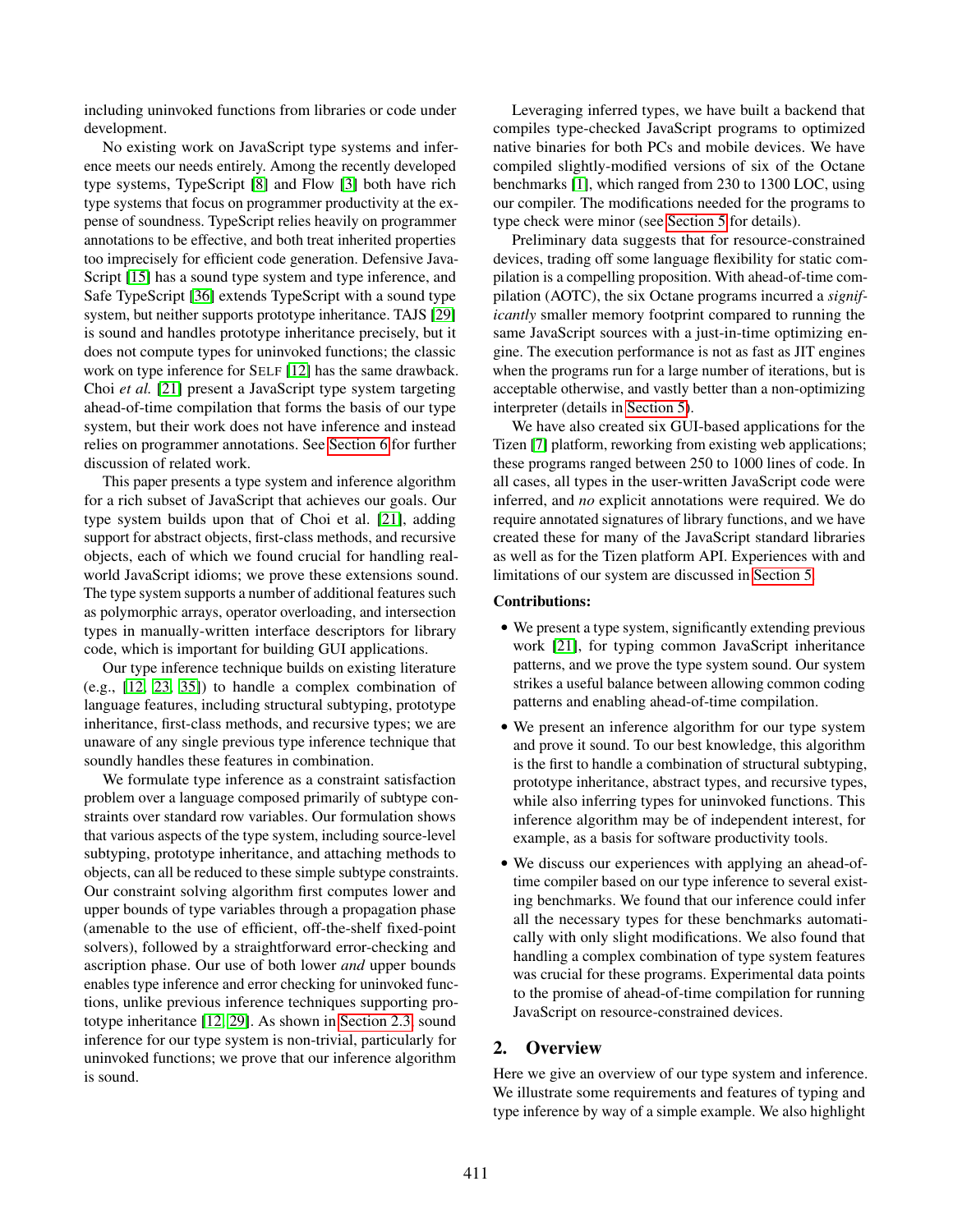```
1 var v1 = { d : 1, // o1
2 m : function (x) { this.a = x + this.d }}
3 var v2 = { a : 2 } proto v1; // 02
4 v2.m(3);
5 v2.m("foo"); // type error in our system
6 var v3 = { b : 4 } proto v2; // \circ3
7 v3.m(4); // type error in our system
```
<span id="page-2-5"></span><span id="page-2-2"></span>Figure 1: An example program to illustrate our type system.

<span id="page-2-4"></span>

Figure 2: Runtime heap for [Figure 1](#page-2-1) at [line 6.](#page-2-2)

some challenges in inference, and show in more detail why previous techniques are insufficient for our needs.

#### <span id="page-2-0"></span>2.1 Type System Requirements

Our type system prevents certain dynamic JavaScript behaviors that can compromise performance in an AOTC scenario. In many cases, such behaviors also reflect latent program bugs. Consider the example of [Figure 1.](#page-2-1) We refer to the object literals as o1, o2, and o3. To keep our examples readable, we use a syntactic sugar for prototype inheritance: the expression {a : 2} proto o1 makes o1 the prototype parent of the {a: 2} object, corresponding to the following JavaScript:

function  $C()$  { this.a = 2 } // constructor  $C.$ prototype =  $o1$ ; new  $C()$ 

In JavaScript, the  $v2.m("foo")$  invocation [\(line 5\)](#page-2-3) runs without error, setting v2.a to "foo1". In SJS, we do not allow this operation, as v2.a was initialized to an integer value; such restrictions are standard with static typing.

JavaScript field accesses also present a challenge for AOTC. [Figure 2](#page-2-4) shows a runtime heap layout of the three objects allocated in [Figure 1](#page-2-1) (after [line 6\)](#page-2-2). In JavaScript, a field read x.f first checks x for field f, and continues up x's prototype chain until f is found. If f is not found, the read evaluates to undefined. Field writes  $x.f = y$  are peculiar. If f exists in x, it is updated in place. If not, f is created in x, *even if* f is available up the prototype chain. This peculiarity is often a source of bugs. For our example, the write to this.a within the invocation v3.m(4) on [line 7](#page-2-5) creates a new slot in o3 (dashed box in [Figure 2\)](#page-2-4), rather than updating o2.a.

Besides being a source of bugs, this field write behavior prevents a compiler from optimizing field lookups. If the set of fields in every object is fixed at the time of allocation a *fixed object layout* [\[21\]](#page-18-8)—then the compiler can use a

constant indirection table for field offsets.[1](#page-2-6) Fixed layout also establishes the availability of fields for reading / writing, obviating the need for runtime checks.[2](#page-2-7)

In summary, our type system must enforce the following properties:

- Type compatibility, e.g., integer and string values cannot be assigned to the same variable.
- Access safety of object fields: fields that are neither available locally nor in the prototype chain cannot be read; and fields that are not locally available cannot be written.

These properties promote good programming practices and make code more amenable to compilation. Note that detection of errors that require flow-sensitive reasoning, like null dereferences, is out of scope for our type system; extant systems like TAJS [\[29\]](#page-18-6) can be applied to find such issues.

## <span id="page-2-11"></span>2.2 The Type System

Access safety. In our type system, the fields in an object type O are maintained as two rows (maps from field names to types),  $O<sup>r</sup>$  for *readable* fields and  $O<sup>w</sup>$  for *writeable* fields. Readable fields are those present either locally or in the prototype chain, while writeable fields must be present locally (and hence must also be readable). Since o1 in [Figure 1](#page-2-1) only has local fields d and m, we have  $O_1^r = O_1^w = \langle d, m \rangle$ .<sup>[3](#page-2-8)</sup> For o2, the readable fields  $O_2^r$  include local fields  $\langle a \rangle$  and fields  $\langle d, m \rangle$  inherited from 01, so we have  $O_2^r = \langle d, m, a \rangle$  and  $O_2^{\mathsf{w}} = \langle a \rangle$ . Similarly,  $O_3^{\mathsf{r}} = \langle d, m, a, b \rangle$  and  $O_3^{\mathsf{w}} = \langle b \rangle$ . The type system rejects writes to read-only fields; e.g., v2.d = 2 would be rejected.

Detecting that the call  $v3.m(4)$  on [line 7](#page-2-5) violates access safety is less straightforward. To handle this case, the type system tracks two additional rows for certain object types: the fields that attached methods may read  $(O^{mr})$ , and those that methods may write  $(O^{mw})$ . The typing rules ensure that such *method-accessed fields* for an object type include the fields of the receiver types for all attached methods. Let  $T_m$ be the receiver type for method m [\(line 2\)](#page-2-9). Based on the uses of this within m, we have  $T_m^r = \langle d, a \rangle$  and  $T_m^w = \langle a \rangle$ (again, writeable fields must be readable). Since m is the only method attached to 01, we have  $O_1^{mr} = T_m^r = \langle d, a \rangle$ and  $O_1^{\text{mw}} = T_m^{\text{w}} = \langle a \rangle$ . Since  $\circ$ 2 and  $\circ$ 3 inherit m and have no other methods, we also have  $O_3^{mr} = O_2^{mr} = \langle d, a \rangle$  and  $O_3^{\mathsf{mw}} = O_2^{\mathsf{mw}} = \langle a \rangle.$ 

With these types, we have  $a \in O_3^{\text{mw}}$  and  $a \notin O_3^{\text{wx}}$ . i.e., a method of  $O_3$  can write field field a, which is not locally present. Hence, the method call v3.m(4) is unsafe.

<span id="page-2-6"></span><sup>&</sup>lt;sup>1</sup> The compiler may even be able to allocate a field in the same position in all containing objects, eliminating the indirection table.

<span id="page-2-7"></span><sup>2</sup> When dynamic addition and deletion of fields is necessary, a map rather than an object is more suited; see [Section 5.1.](#page-12-1)

<span id="page-2-8"></span><sup>&</sup>lt;sup>3</sup> For brevity, we elide the field types here, as the discussion focuses on which fields are present.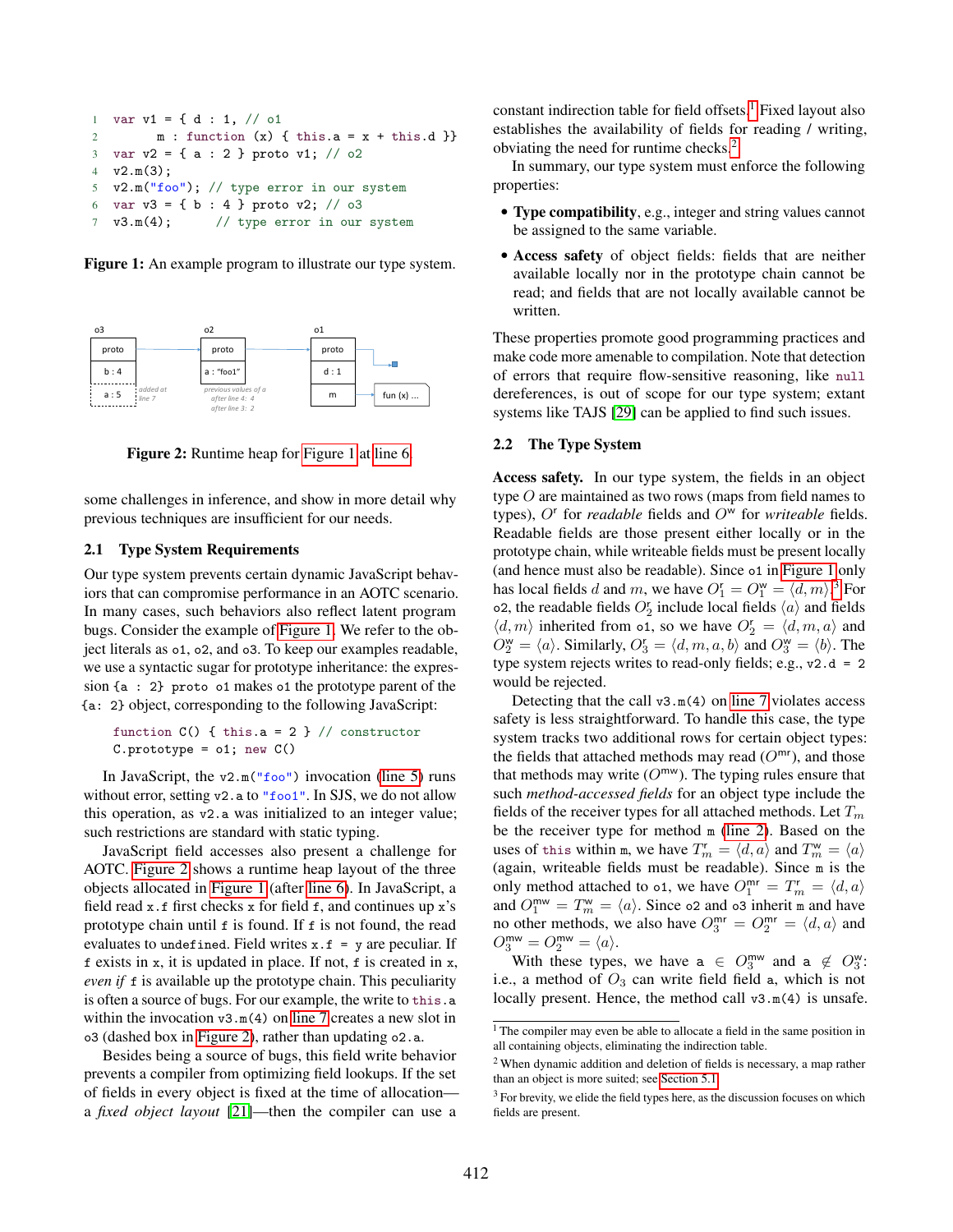The type system considers  $O_3$  to be *abstract*, and method invocations on abstract types are rejected. (Types for which method invocations are safe are *concrete*.) Similarly,  $O_1$  is also abstract. Note that rejecting abstract types completely is too restrictive: JavaScript code often has prototype objects that are abstract, with methods referring to fields declared only in inheritors.

The idea of tracking method-accessed fields follows the type system of Choi et al. [\[20,](#page-18-12) [21\]](#page-18-8), but they did not distinguish between mr and mw, essentially placing all accessed fields in mw. Their treatment would reject the safe call at [line 4,](#page-2-10) whereas with mr, we are able to type it.<sup>[4](#page-3-1)</sup>

Subtyping. A type system for JavaScript must also support structural subtyping between object types to handle common idioms. But, a conflict arises between structural subtyping and tracking of method-accessed fields. Consider the following code:

 $1$   $p = cond()$ 2 ? { m : fun() { this.f = 1 }, f: 2 } // o1  $3 : \{ m : fun() \{ this.g = 2 \}, gf : 3 \} // 02$ 4 p.m();

Both o1 and o2 have concrete types, as they contain all fields accessed by their methods. Since m is the only common field between o1 and o2, by structural subtyping, m is the only field in the type of p. But what should the method-writeable fields of p be? A sound approach of taking the union of such fields from 01 and 02 yields  $\langle f, g \rangle$ . But, this makes the type of p abstract (neither f nor g is present in p), prohibiting the safe call of p.m().

To address this issue, we adopt ideas from previous work [\[21,](#page-18-8) [33\]](#page-19-3) and distinguish *prototypal types*, suitable for prototype inheritance, from *non-prototypal types*, suitable for structural subtyping. Non-prototypal types elide methodaccessed fields, thereby avoiding bad interactions with structural subtyping. For the example above, we can assign p a non-prototypal concrete type, thereby allowing the p.m() call. However, an expression {...} proto p would be disallowed: without method-accessed field information for p, inheritance cannot be soundly handled. For further details, see [Section 3.3.](#page-5-0)

## <span id="page-3-0"></span>2.3 Inference Challenges

As noted in [Section 1,](#page-0-0) we found that no extant type inference technique was suitable for our needs. The closest techniques are those that reason about prototype inheritance precisely, like type inference for SELF [\[12\]](#page-18-7) and the TAJS system for JavaScript [\[29\]](#page-18-6). Both of these systems work by tracking which values may flow to an operation (a "top-down" approach), and then ensuring the operation is legal for those values. They also gain significant scalability by only analyzing reachable code, as determined by the analysis itself. But, this approach cannot infer types or find type errors in *unreachable* code, e.g., a function under development that is not yet invoked. Consider this example:

1 function  $f(x)$  { 2 var  $y = -x$ ; 3 return x[1]; 4 }

 $5 f(2)$ ;

Without the final call  $f(2)$ , the previous techniques would not find the (obvious) type error within f. This limitation is unacceptable, as developers expect a compiler to report errors in *all* code.

An alternative inference approach is to compute types based on how variables/expressions are used (a "bottom-up" approach), and then check any incoming values against these types. Such an approach is standard in unification-style inference algorithms, combined with introduction of parametric polymorphism to generalize types as appropriate [\[26\]](#page-18-13). Unfortunately, since our type system has subtyping, we cannot apply such unification-based techniques, nor can we easily infer parametric polymorphism.

Instead, our inference takes a hybrid approach, tracking value flow in *lower bounds* of type variables and uses in *upper bounds*. Both bounds are *sets* of types, and the final ascribed type must be a subtype of all upper bound types and a supertype of all lower bound types. Upper bounds enable type inference and error discovery for uninvoked functions, e.g., discovery of the error within f above.

If upper bounds alone under-constrain a type, lower bounds provide a further constraint to inform ascription. For example, given the identity function  $id(x) \{$  return x; }, since no operations are performed on x, upper bounds give no information on its type. However, if there is an invocation id("hi"), inference can use the lower bound information from "hi" to ascribe the type string  $\rightarrow$  string. Note that as in other systems [\[3,](#page-18-4) [8\]](#page-18-3), we could combine our inference with checking of user-written polymorphic types, e.g., if the user provided a type  $T \to T$  (T is a type variable) for id.

Once all upper and lower bounds are computed, an assignment needs to be made to each type variable. A natural choice is the greatest lower bound of the upper bounds, with a further check that the result is a supertype of all lower bound types. However, if upper and lower bounds are based solely on value flow and uses, type variables can be *partially* constrained, with  $\emptyset$  as the upper bound (if there are no uses) or the lower bound (if no values flow in). In the first case, since our type system does not include a top type, <sup>[5](#page-3-2)</sup> it is not clear what assignment to make. This is usually not a concern in unification-based analyses, which flow information across assignments symmetrically, but it *is* an issue in subtyping-based analyses such as ours.

<span id="page-3-1"></span><sup>4</sup> Throughout the paper, we call out extensions we made to enhance the power of Choi et al.'s type system.

<span id="page-3-2"></span><sup>5</sup> We exclude ⊤ from the type system to detect more errors; see discussion in [Section 4.2.](#page-10-0)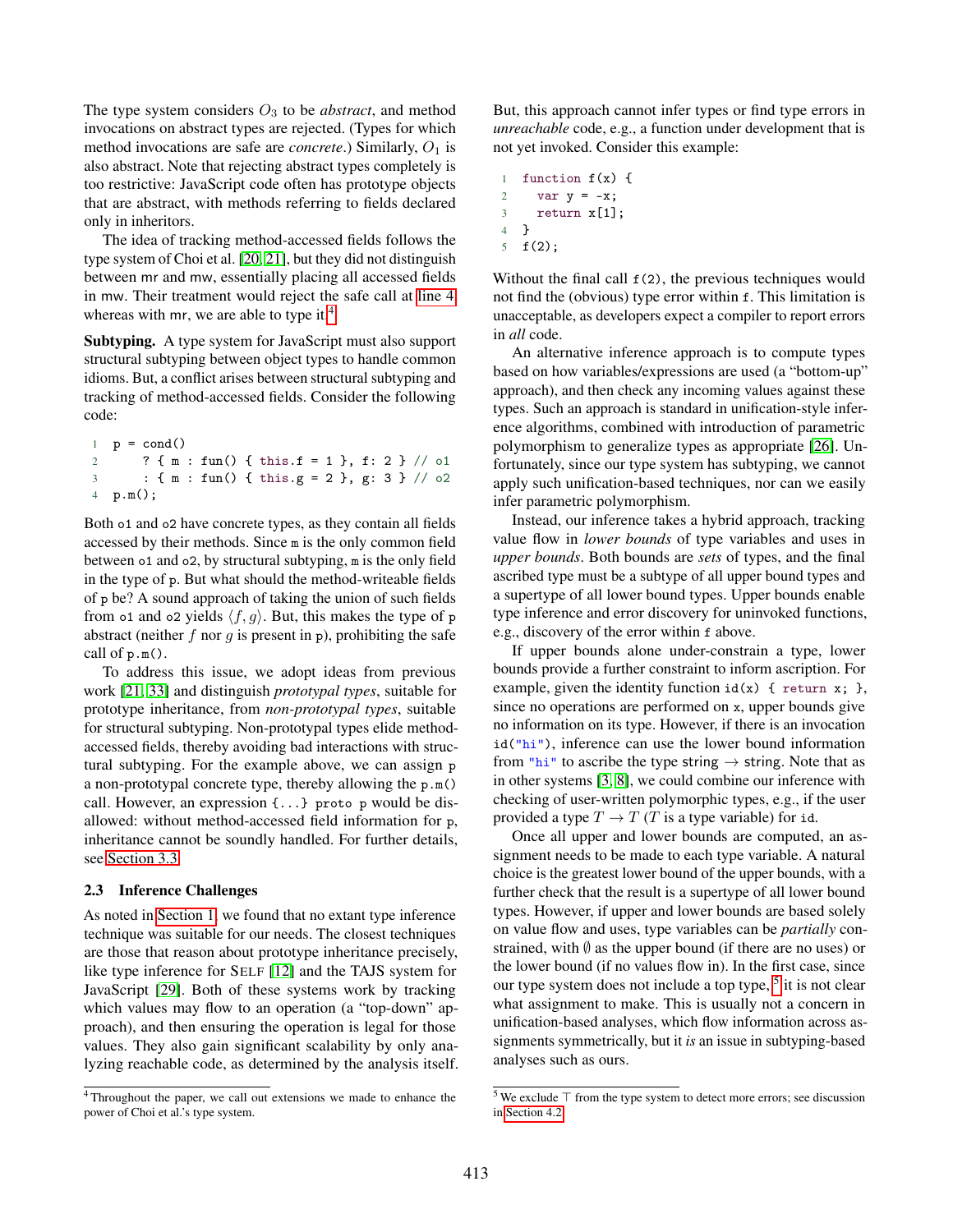Particular care thus needs to be taken to soundly assign type variables whose upper bound is empty. A sound choice would be to simply fail in inference, but this would be too restrictive. We could compute an assignment based on the lower bound types, e.g., their least upper bound. But this scheme is unsound, as shown by the following example:

function f(x) { var y = x; y = 2; return x.a+1; }

Assume f is uninvoked. Using a graphical notation (edges reflect subtyping), the relevant constraints for this code are:

$$
X^r \overbrace{\longrightarrow \langle a : \mathsf{int} \rangle}^{\sim} Y^r \longleftarrow \mathsf{int}
$$

x has no incoming value flow, but it is used as an object with an integer a field (shown as the  $X^r \longrightarrow \langle a : \text{int} \rangle$  edge). For y, we see no uses, but the integer 2 flows into it (shown as the  $Y^r \longleftarrow$  int edge). A technique based solely on value flow and uses would compute the upper bound of  $X^r$  as  $\{\langle a : \text{int} \rangle\},$ the lower bound of  $Y^r$  as {int}, and the lower bound of  $X^r$ and upper bound of  $Y^r$  as  $\emptyset$ . But, ascribing types based on these bounds would be *unsound*: they do not capture the fact that if x is ascribed an object type, then y must also be an object, due to the assignment  $y = x$ .

Instead, our inference *strengthens* lower bounds based on upper bounds, and vice-versa. For the above case, bound strengthening yields the following constraints (edges due to strengthening are dashed):

$$
\perp_{\mathsf{row}} \dashrightarrow X^{\mathsf{r}} \stackrel{\frown}{\longrightarrow} \langle a : \mathsf{int} \rangle \qquad Y^{\mathsf{r}} \stackrel{\frown}{\longleftarrow} \mathsf{int} \qquad \qquad \langle \rangle
$$

Given the type  $\langle a : \text{int} \rangle$  in the upper bound of  $X^r$ , we strengthen X<sup>r</sup>'s lower bound to  $\perp_{\text{row}}$  (a subtype of all rows), as we know that any type-correct value flowing into x must be an object. As Y<sup>r</sup> is now reachable from  $\perp_{row}$ ,  $\perp_{row}$  is added to  $Y^r$ 's lower bound. With this bound, the algorithm strengthens  $Y^r$ 's upper bound to  $\langle \ \rangle$ , a supertype of all rows. Given these strengthened bounds, inference tries to ascribe an object type to y, and detects a type error with int in  $Y^r$ 's lower bound, as desired. Apart from aiding in correctness, bound strengthening simplifies ascription, as any type variable can be ascribed the greatest-lower bound of its upper bound (details in [Section 4.2\)](#page-10-0).

# 3. Terms, Types, and Constraint Generation

This section details the terms and types for a core calculus based on that of Choi *et al.* [\[20\]](#page-18-12), modelling a JavaScript fragment equipped with integers, objects, prototype inheritance, and methods. The type system includes structural subtyping, abstract types, and recursive types. As this paper focuses on inference, rather than presenting the typing relation here, we show the constraint generation rules for inference instead, which also capture the requirements for terms to be well-

```
fields a \in \mathcal{A}expressions e ::= n \mid \text{let } x = e_1 \text{ in } e_2 \mid x \mid x := e_1\{\cdot\} | \{a_1 : e_1, \ldots, a_n : e_n\} proto e_p | null | this
   | e.a | e_1.a := e_2 | function (x) \{e_1\} | e_1.a (e_2)
```
# Figure 3: Syntax of terms.

<span id="page-4-1"></span>

| types        |  | $\tau, \sigma \in \mathcal{T} ::= \mathsf{int}   \nu   \alpha  $      |
|--------------|--|-----------------------------------------------------------------------|
|              |  | $ \nu \tau_1 \Rightarrow \tau_2   \cdot \tau_1 \Rightarrow \tau_2$    |
| rows         |  | $r, w, mr, mw ::= \langle a_1 : \tau_1, \ldots, a_n : \tau_n \rangle$ |
| base types   |  | $\rho ::= \{r   w\}$                                                  |
| object types |  | $\nu ::= \rho^q \mid \mu \alpha . \nu$                                |
| qualifiers   |  | $q ::= \mathbf{P}(mr, mw)   \mathbf{NC}   \mathbf{NA}$                |



typed. An associated technical report presents the full typing relation [\[18\]](#page-18-14).

#### 3.1 Terms

[Figure 3](#page-4-0) presents the syntax of the calculus. The metavariable  $a$  ranges over a finite set of fields  $A$ , which describe the fields of objects. Expressions  $e$  include base terms  $n$  (which we take to be integers), and variable declaration (let  $x = e_1$  in  $e_2$ ), use  $(x)$ , and assignment  $(x := e)$ . An object is either the empty object  $\{\cdot\}$  or a record of fields  $\{a_1 : e_1, \ldots, a_n : e_n\}$  proto  $e_p$ , where  $e_p$  is the object's prototype. We also have the null and the receiver, this.

Field projection *e.a* and assignment  $e_1.a := e_2$  take the expected form. The calculus includes first-class methods (declared with the function syntax, as in JavaScript), which must be invoked with a receiver argument. Our implementation also handles first-class functions, but they present no additional complications for inference beyond methods, so we omit them here for simplicity. Additional details can be found in the extended version [\[18\]](#page-18-14).

#### 3.2 Types

[Figure 4](#page-4-1) presents the syntax of types. Types  $\tau$  include a base type (integers), objects  $(v)$ , and two method types: unattached methods ( $[\tau_r] \tau_1 \Rightarrow \tau_2$ ), which retain the receiver type  $\tau_r$ , and attached methods ( $[\cdot] \tau_1 \Rightarrow \tau_2$ ), wherein the receiver type is elided and assumed to be the type of the object to which the method is attached. (If  $e_1.a := e_2$  assigns a new method to  $e_1.a, e_2$  is typed as an unattached method. Choi et al [\[21\]](#page-18-8) restricted  $e_2$  to method literals, whereas our treatment is more general.)

Object types comprise a base type,  $\rho$ , and a qualifier, q. The base type is a pair of rows (finite maps from names to types), one for the readable fields  $r$  and one for the writeable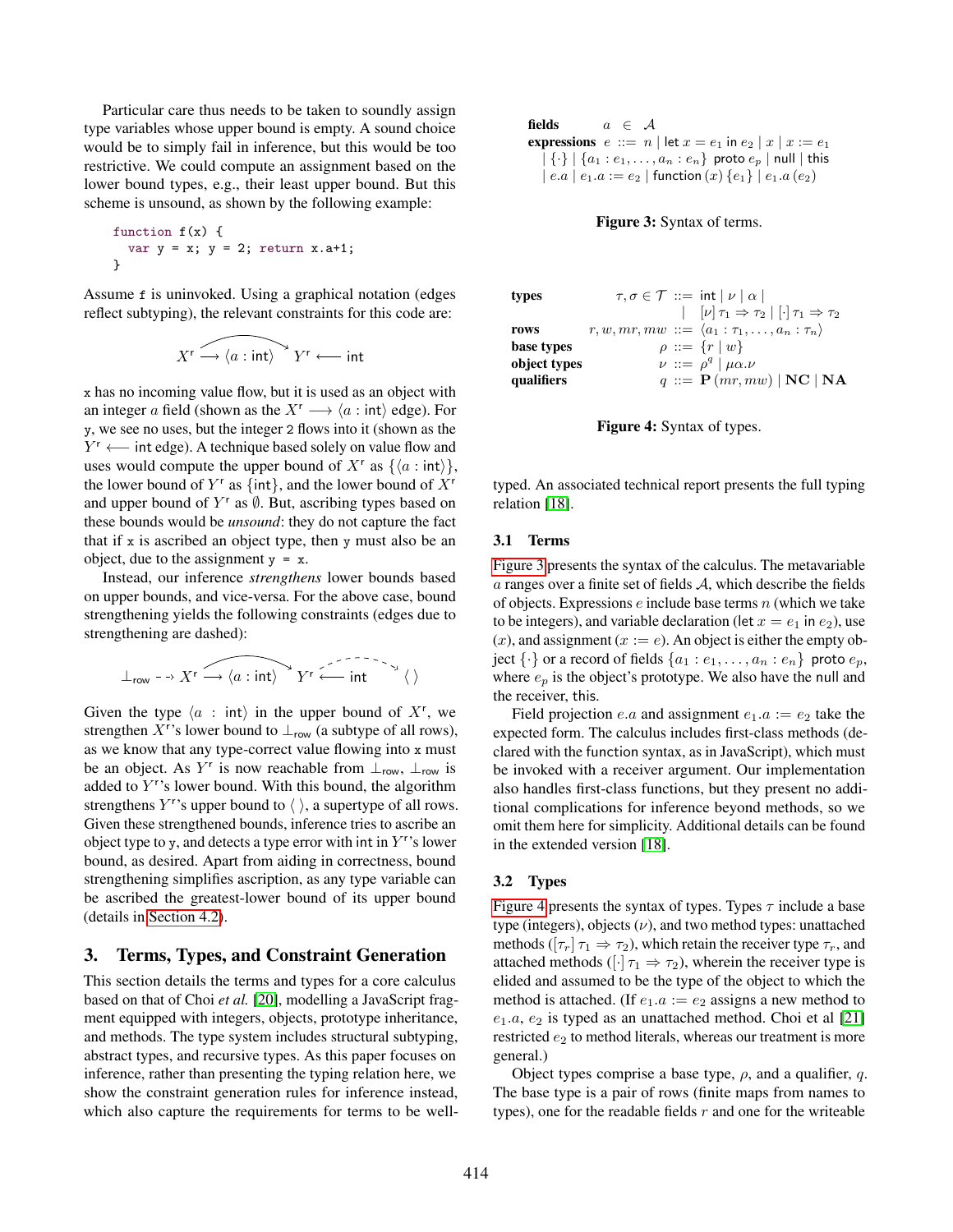fields  $w$ .<sup>[6](#page-5-1)</sup> Well-formedness for object types (detailed in [Section 3.3\)](#page-5-0) requires that writeable fields are also readable. We choose to repeat the fields of  $w$  into  $r$  in this way because it enables a simpler mathematical treatment based on row subtyping. Object types also contain recursive object types  $\mu\alpha.\nu$ , where  $\alpha$  is bound in  $\nu$  and may appear in field types.

Object qualifiers  $q$  describe the field accesses performed by the methods in the type, required for reasoning about access safety (see [Section 2.2\)](#page-2-11). A *prototypal* qualifier  $P(mr, mw)$  maintains the information explicitly with two rows, one for fields readable by methods of the type  $(mr)$ , and another for method-writeable fields (mw). At a method call, the type system ensures that all method-readable fields are readable on the base object, and similarly for methodwriteable fields. The NC and NA qualifiers are used to enable structural subtyping on object types, and are discussed further in [Section 3.3.](#page-5-0)

#### <span id="page-5-0"></span>3.3 Subtyping and Type Equivalence

Any realistic type system for JavaScript must support structural subtyping for object types. [Figure 5](#page-5-2) presents the subtyping rules for our type system. In the premises, we sometimes write  $\tau_1 \equiv \tau_2$  as a shorthand for  $\tau_1 \leq \tau_2 \wedge \tau_2 \leq \tau_1$ , and similarly  $r_1 \equiv r_2$  as a shorthand for  $r_1 \prec r_2 \land r_2 \prec r_1$ . The S-ROW rule enables width subtyping on rows and row reordering, and the S-NONPROTO rule lifts those properties to nonprototypal objects (ignore the qualifier  $k$  for the moment). Note from S-ROW that overlapping field types must be equivalent, disallowing depth subtyping—such subtyping is known to be unsound with mutable fields [\[11,](#page-18-15) [27\]](#page-18-16). Depth subtyping would be sound for read-only fields, but we disallow it to simplify inference.

As discussed in [Section 2.2,](#page-2-11) there is no good way to preserve information about method-readable and methodwriteable fields across use of structural subtyping. Hence, other than row reordering enabled by S-ROW and S-PROTO, there is *no* subtyping between distinct prototypal types, which are the ones that carry method-readable and method-writeable information. To employ structural subtyping, a prototypal type must first be converted to a *non-prototypal* NC or NA type (distinction to be discussed shortly), using the S-PROTOCONC or S-PROTOABS rules. After this conversion, structural subtyping is possible using S-NONPROTO. Since non-prototypal types have no specific information about which fields are accessed by methods, they cannot be used for prototype inheritance or method updates; see [Section 3.5.](#page-7-0)

The type system also makes a distinction between *concrete* object types, on which method invocations are allowed, and *abstract* types, for which invocations are prohibited. For prototypal types, concreteness can be checked directly, by ensuring that all method-readable fields are readable on the object and similarly for method-writeable fields, i.e.,  $r \leq m r$ 

<span id="page-5-2"></span>

| S-Row $\frac{\forall a \in \text{dom}(r').a \in \text{dom}(r) \land r[a] \equiv r'[a]}{r <: r'}$                                                                                             |
|----------------------------------------------------------------------------------------------------------------------------------------------------------------------------------------------|
|                                                                                                                                                                                              |
| $r_1 < r_2$ $w_1 < w_2$ $k = NC \vee k = NA$<br>S-NONPROTO                                                                                                                                   |
| ${r_1   w_1}^k <: {r_2   w_2}^k$                                                                                                                                                             |
| S-PROTO $\frac{r_1 \equiv r_2 \quad w_1 \equiv w_2 \quad mr_1 \equiv mr_2 \quad mw_1 \equiv mw_2}{\{r_1 \mid w_1\}^{\mathbf{P}(mr_1, mw_1)} \leq \{r_2 \mid w_2\}^{\mathbf{P}(mr_2, mw_2)}}$ |
|                                                                                                                                                                                              |
| S-PROTOCONC $\frac{r \leq m r \quad w \leq m w}{\{r \mid w\}^{\mathbf{P}(mr, mw)} \leq \{r \mid w\}^{\mathbf{NC}}}$                                                                          |
|                                                                                                                                                                                              |
| S-ProtoAbs —<br>$\{r   w\}^{\mathbf{P}(mr, mw)} \leq \{r   w\}^{\mathbf{NA}}$                                                                                                                |
| S-CONCABS $\frac{1}{r \mid w\}^{NC} \leq \frac{1}{r \mid w\}^{NA}$                                                                                                                           |
| S-METHOD $\boxed{\tau \tau_1 \Rightarrow \tau_2 \lt: [\cdot]\tau_1 \Rightarrow \tau_2}$                                                                                                      |
| S-TRANS $\frac{\tau_1 \leq \tau_2 \quad \tau_2 \leq \tau_3}{\tau_1 \leq \tau_3}$<br>S-REFL                                                                                                   |
| $\tau<\cdot$ $\tau$                                                                                                                                                                          |

| $\tau$ is not an object type or a type variable                                                                              |
|------------------------------------------------------------------------------------------------------------------------------|
| WF-NONOBJECT<br>$\wedge \Vdash \tau$                                                                                         |
| WF-NC $\frac{r \leq w \quad \forall a \in \text{dom}(r) \cdot \Delta \Vdash r[a]}{\Delta \Vdash \{r \mid w\}^{\text{NC}}}$   |
|                                                                                                                              |
| WF-NA $\frac{r \leq w \quad \forall a \in \text{dom}(r) \cdot \Delta \Vdash r[a]}{\Delta \Vdash \{r \mid w\}^{\textbf{NA}}}$ |
|                                                                                                                              |
| $r \leq w \quad \forall a \in \text{dom}(r)$ . $\Delta \Vdash r[a]$                                                          |
| $mr < m w \quad \forall a \in \text{dom}(mr)$ . $\Delta \Vdash mr[a]$                                                        |
| WF-P                                                                                                                         |
| $\frac{\forall a \in \text{dom}(mr) \cap \text{dom}(r). mr[a] \equiv r[a]}{\Delta \Vdash \{r \mid w\}^{\mathbf{P}(mr, mw)}}$ |
| WF-REC $\frac{\Delta, \alpha \Vdash \nu}{\Delta \Vdash \mu \alpha.\nu}$<br>WF-VAR $\frac{\ }{\Delta,\alpha\Vdash}$           |

Figure 5: Subtyping and object-type well-formedness.

and  $w \leq m w$  (the assumptions of the S-PROTOCONC rule). For non-prototypal types, we employ separate qualifiers NC and NA to distinguish concrete from abstract. Rule S-PROTOCONC only allows concrete prototypal types to be converted to an NC type, whereas rule S-PROTOABS allows any prototypal type to be converted to an NA type. The type system only allows a method call if the receiver type can be converted to an NC type (see [Section 3.5\)](#page-7-0). The S-CONCABS rule allows any NC type to be converted to the corresponding NA type, as this only removes the ability to invoke methods.

Revisiting the example in [Figure 1,](#page-2-1) here are the types for objects  $O_1$ ,  $O_2$  and  $O_3$ .

 $O_1$  : { $\langle d : \text{int}, m : [\cdot] \text{int} \Rightarrow \text{void} \rangle | \langle d, m \rangle$ }<sup>P( $\langle d, a \rangle, \langle a \rangle$ )</sup>

 $O_2$  : { $\langle d : \text{int}, m : [\cdot] \text{int} \Rightarrow \text{void}, a : \text{int} \rangle | \langle a \rangle \}^{\mathbf{P}(\langle d, a \rangle, \langle a \rangle)}$ 

 $O_3 : \{ \langle d : \mathsf{int}, m : [\cdot] \mathsf{int} \Rightarrow \mathsf{void}, a : \mathsf{int}, b : \mathsf{int} \rangle \mid \langle b \rangle\}^{\mathbf{P}(\langle d, a \rangle, \langle a \rangle)}$ 

(We omit writing the types of fields in rows duplicatively.) In view of the subtyping relation presented above, the conversion of the prototypal type of  $O_2$  to a NC type is allowed

<span id="page-5-1"></span> $6$  Note that row types cannot be ascribed to terms directly; they only appear as part of object types.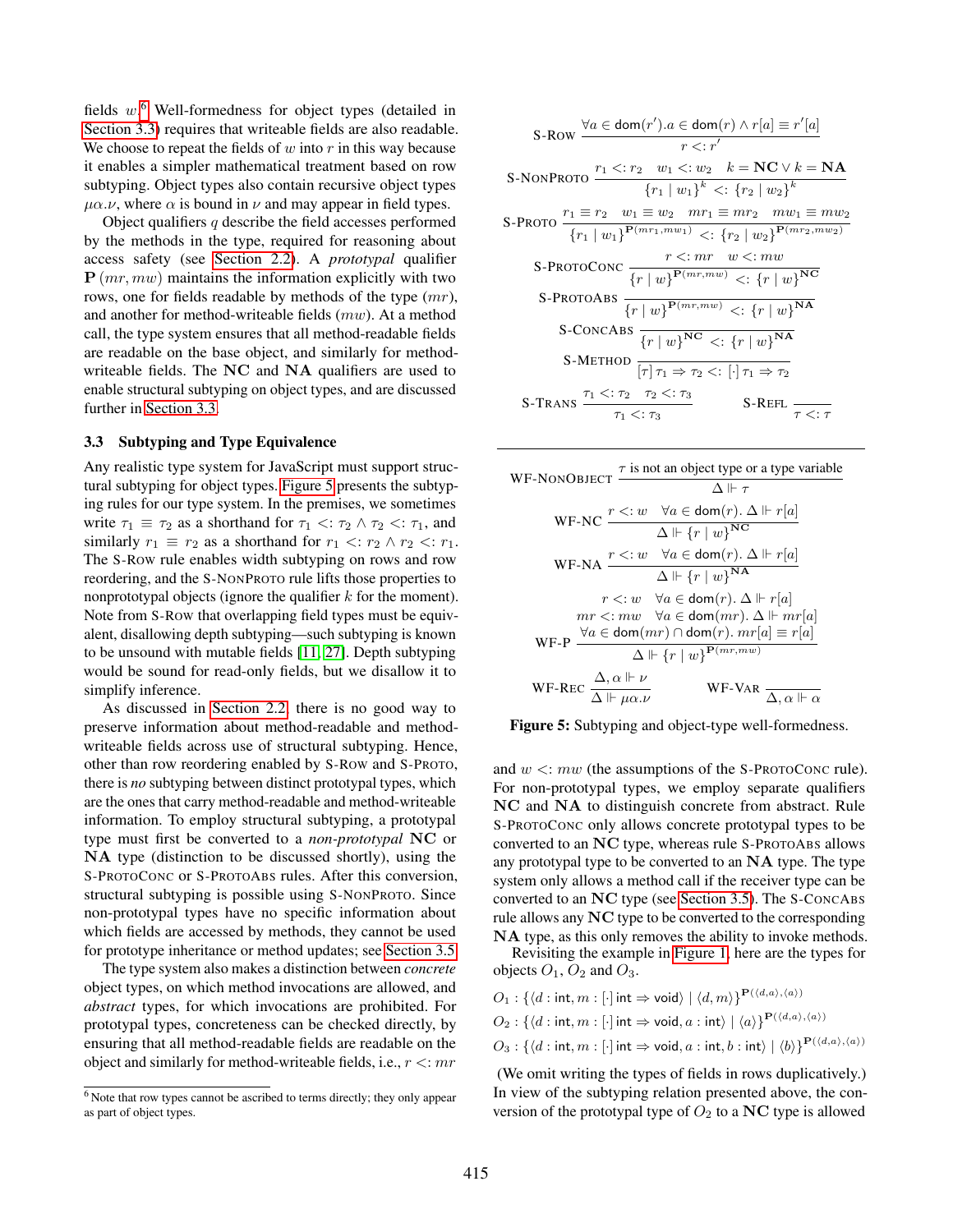<span id="page-6-0"></span>

Figure 6: Lattice of object types

(by S-PROTOCONC), so a method call at line [line 4](#page-2-10) is allowed. By contrast, the conversion of the prototypal type of  $O_3$  to a NC type is not allowed (because the condition  $w \leq m w$ is not satisfied in S-PROTOCONC), and so the method call at [line 7](#page-2-5) is disallowed. [Figure 6](#page-6-0) gives a graphical view of the associated type lattice, showing the order between prototypal, NC and NA types.

The NA qualifier aids in expressivity. Consider extending [Figure 1](#page-2-1) as follows:

8 var v4 = cond() ? 9 v3 : 10 { d : 2 } // o4

The type of  $O_4$  is  $\{\langle d : \text{int} \rangle \mid \langle d \rangle\}^{\mathbf{P}(\langle \rangle,\langle \rangle)}$ . To ascribe a type to v4, we need to find a common supertype of the types of  $O_3$  and  $O_4$ . We cannot simply upcast  $O_3$  to the type of  $O_4$  because there is no subtyping on prototypal types; S-NONPROTO does not apply. We also cannot apply S-PROTOCONC to  $O_3$ , as  $O_3$  is not concrete. However, we *can* use S-PROTOABS and S-NONPROTO, in that order, to upcast the type of  $O_3$  to  $\{\langle d : \text{int} \rangle | \langle \rangle\}^{NA}$  (see [Figure 6\)](#page-6-0). This type is also a supertype of the type of  $O_4$ , and therefore, a suitable type to be ascribed to  $v4.^7$  $v4.^7$   $NA$  serves as a top element in the object type lattice, which also simplifies type ascription as we will illustrate in [Section 4.2.](#page-10-0)

Rule S-METHOD introduces a limited form of method subtyping to allow an unattached method to be attached to an object, thereby losing its receiver type. This stripping of receiver types is important for object subtyping. In the subtyping example in [Section 2.2,](#page-2-11) without attached methods, o1 and o2 would not have a common supertype with m present,

as the receiver types for their m methods would differ; this would make p.m() a type error. We exclude any other form of method subtyping, as we have not encountered a need for it in practice. More general function/method subtyping poses additional challenges for inference, due to contravariance, but extant techniques could be adopted to handle these issues [\[22,](#page-18-17) [23\]](#page-18-9); we plan to do so when a practical need arises.

Subtyping is reflexive and transitive. Recursive types are equi-recursive and admit  $\alpha$ -equivalence, that is:

$$
\mu\alpha.\nu < : \nu \left[ \alpha \mapsto \mu\alpha.\nu \right]
$$
\n
$$
\nu \left[ \alpha \mapsto \mu\alpha.\nu \right] < : \mu\alpha.\nu
$$
\n
$$
\mu\alpha.\nu < : \mu\beta.(\nu[\alpha \mapsto \beta])
$$

which directly implies:

$$
\mu \alpha.\nu \equiv \nu [\alpha \mapsto \mu \alpha.\nu]
$$

$$
\mu \alpha.\nu \equiv \mu \beta. (\nu [\alpha \mapsto \beta])
$$

Note that it is possible to expand a recursive type and then apply rule S-NONPROTO or S-PROTO to achieve a form of width subtyping.

[Figure 5](#page-5-2) also shows the well-formedness for types,  $\Delta \Vdash \tau$ , in the context  $\Delta$  representing a set of bound variables. All non-object non-variable types are well-formed (rule WF-NONOBJECT). For object types, well-formedness requires that any writeable field is also readable, and that all field types are also well-formed (rules WF-NC and WF-NA). In prototypal types, well-formedness further requires that methodwriteable fields are also method-readable, and that for any field  $a$  that is both readable and method-readable, the  $mr$  and r rows agree on  $a$ 's type (rule WF-P). Finally, rules WF-REC and WF-VAR respectively introduce and eliminate type variables to enable well-formedness of recursive types.

#### <span id="page-6-2"></span>3.4 Constraint Language

Here, we present the constraint language used to express our type inference problem. Constraints primarily operate over *families of row variables*, rather than directly constraining more complex source-level object types. [Section 3.5](#page-7-0) reduces inference for the source type system to this constraint language, and [Section 4](#page-9-0) gives an algorithm for solving such constraints.

[Figure 7](#page-7-1) defines the constraint language syntax. The language distinguishes *type variables*, which represent sourcelevel types, and *row variables*, which represent the various components of a source-level object type. Each type variable X has five corresponding row variables:  $X^r$ ,  $\overline{X}^w$ ,  $X^{mr}$ ,  $X^{\text{mw}}$ , and  $X^{\text{all}}$ . The first four correspond directly to the r,  $w, mr$ , and  $mw$  rows from an object type. To enforce the condition  $\Vdash$   $\{r \mid w\}^q$  [\(Figure 5\)](#page-5-2) on all types, we impose the well-formedness conditions in [Figure 7](#page-7-1) on all  $X$ . The last

<span id="page-6-1"></span> $^7$  While the type system of Choi et al. [\[21\]](#page-18-8) restricts subtyping on prototypal types, their system does not have the notion of NA, and hence cannot type the example above.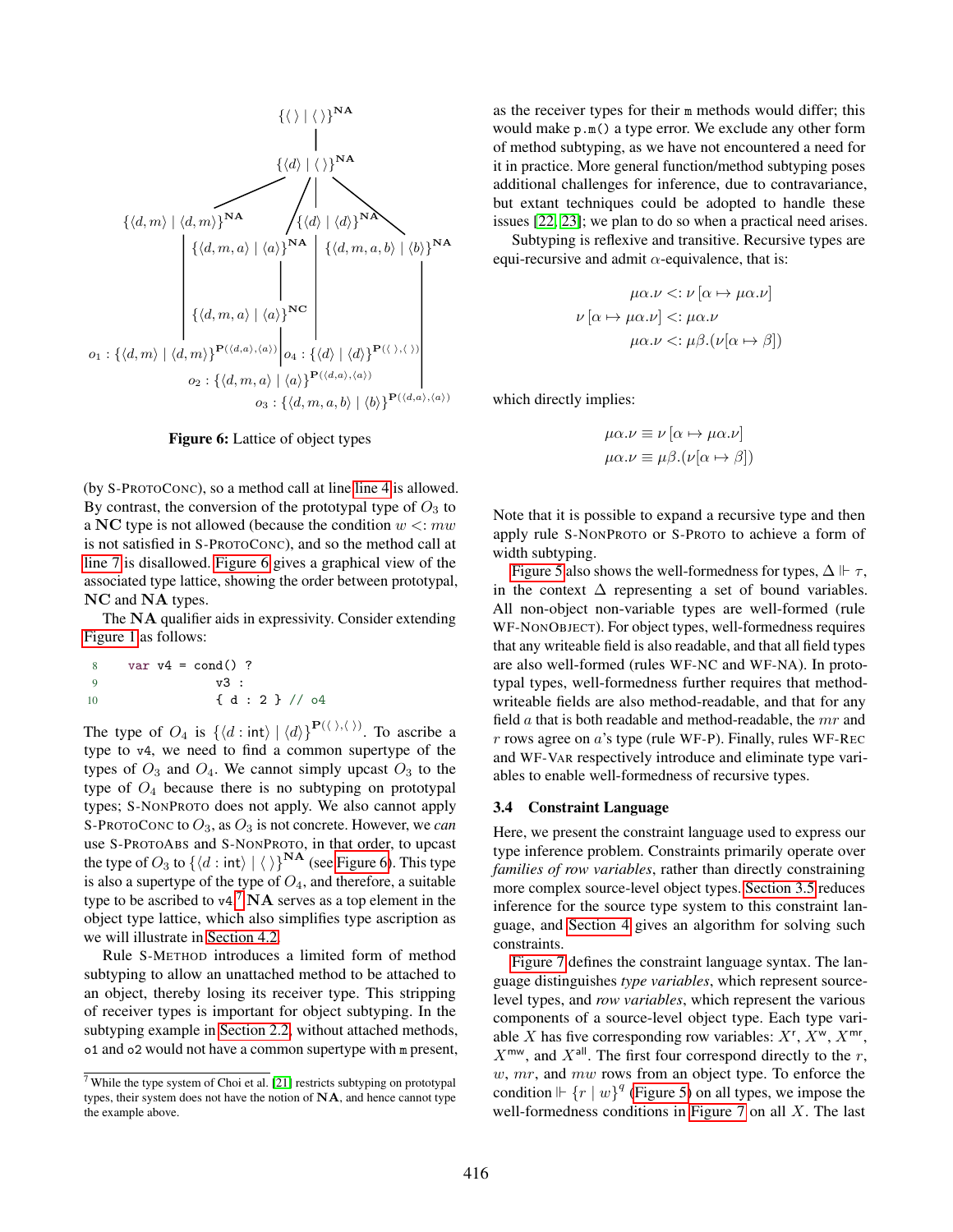<span id="page-7-1"></span>

|                 | <b>type variables</b> $X, Y$ range over source types                                |
|-----------------|-------------------------------------------------------------------------------------|
|                 | <b>variable sorts</b> $s ::= r   w   mr   mw   all$                                 |
|                 | <b>row variables</b> $X^s, Y^s$ range over row / non-object types                   |
| <b>literals</b> | $L ::= \mathsf{int}   \perp_{\mathsf{row}}   \langle \ldots, a : X, \ldots \rangle$ |
|                 | $\left  \left[ X_R \right] X_1 \Rightarrow X_2 \right $                             |
| constraints     | $C ::= L \lt: X^s \mid X^s \lt: L \mid X^s \lt: Y^s$                                |
|                 | $\mid C \wedge C$                                                                   |
|                 | $X^s \subset Y^s \setminus \{a_1, \ldots, a_n\}$                                    |
|                 | $ $ proto $(X)$ concrete $(X)$                                                      |
|                 | strip $(X)$                                                                         |
|                 | attach $(X_b, X_f, X_v)$                                                            |
|                 | <b>acceptance criteria</b> $A ::= \text{notmethod}(X)   \text{notproto}(X)$         |
|                 |                                                                                     |
|                 |                                                                                     |

| well-formedness $X^{\text{all}} \leq: X^{\text{r}} \leq: X^{\text{w}}$ |
|------------------------------------------------------------------------|
| $\wedge X^{\text{all}} \leq: X^{\text{mr}} \leq: X^{\text{mw}}$        |

Figure 7: Constraint language. We give the language syntax above the line, and well-formedness constraints below.

variable,  $X^{\text{all}}$ , is used to ensure that types of fields in both r and  $mr$  are equivalent; if ascription fails for  $X^{\text{all}}$ , there must be some inconsistency between  $X^r$  and  $X^{mr}$ .

Type literals include int, unattached methods, and rows. The  $\perp_{row}$  type ensures a complete row subtyping lattice and is used in type propagation (see [Section 4.1\)](#page-9-1). To handle non-object types, row variables are "overloaded" and can be assigned non-object types as well. Our constraints ensure that if any row variable for X is assigned a non-row type  $\tau$ , then all row variables for X will be assigned  $\tau$ , and hence X should map to  $\tau$  in the final ascription.

The first three constraint types introduced in [Figure 7](#page-7-1) express subtyping over literals and row variables. We write  $X^s \equiv L$  as a shorthand for  $L \lt: : X^s \wedge X^s \lt: : L$  and  $X^s \equiv Y^t$ as a shorthand for  $X^s \le Y^t \wedge Y^t \le X^s$ . Constraints can be composed together using the ∧ operator. A constraint  $X^s \le Y^s \setminus \{a_1, \ldots, a_n\}$  means that  $X^s$  must be a subtype of the type obtained by removing the fields  $a_1, \ldots, a_n$  from Y s . Such constraints are needed for handling prototype inheritance, discussed further in [Section 3.5.](#page-7-0)

The proto $(X)$  and concrete $(X)$  constraints enable inference of object type qualifiers. Constraint  $\text{proto}(X)$  means the ascribed type for X must be prototypal, while concrete $(X)$ means the type for  $X$  must be a subtype of an NC type. The strip $(X)$  constraint ensures X is assigned an *attached* method type, with no receiver type. Conversion of unattached method types to attached occurs during ascription [\(Sec](#page-10-0)[tion 4.2\)](#page-10-0), so the constraint syntax only includes unattached method types.

The constraint attach $(X_b, X_f, X_v)$  in [Figure 7](#page-7-1) handles method attachment to objects. For a field assignment  $e_1.a :=$  $e_2$ ,  $X_b$ ,  $X_f$ , and  $X_v$  respectively represent the type of  $e_1$ , the type of  $a$  in  $e_1$ 's (object) type, and the type of  $e_2$ . Intuitively, this constraint ensures the following condition:

$$
\begin{array}{c} (X^{\mathsf{r}}_v <: [X_R]_- \Rightarrow \_) \implies (\mathsf{proto}(X_b) \wedge \\ X^{\mathsf{mr}}_b <: X^{\mathsf{r}}_R \wedge X^{\mathsf{mw}}_b <: X^{\mathsf{w}}_R \wedge \mathsf{strip}(X_f)) \end{array}
$$

That is, when  $X_v$  is an unattached method type with receiver  $X_R$ , then  $X_b$  is prototypal, its method-readable and methodwriteable fields must respectively include the readable and writeable fields of  $X_R$ , and  $X_f$  is an attached method type. Note that attach $(X_b, X_f, X_v)$  is *not* a macro for the above condition, as we do not directly support an implication operator in the constraint language. Instead, the condition is enforced directly during constraint propagation [\(Figure 10,](#page-9-2) [Rule \(xii\)\)](#page-9-3).

The acceptance criteria in [Figure 7](#page-7-1) are additional conditions on solutions that need only be checked after the constraints have been solved. The two possible criteria are checking that a variable is not assigned a method type, notmethod $(X)$ , and ensuring a variable is not assigned a prototypal type, notproto $(X)$ .

## <span id="page-7-0"></span>3.5 Constraint Generation

Constraint generation takes the form of a judgement

$$
X_R, \Gamma \vdash e : X \mid C,
$$

to be read as: *in a context with receiver type*  $X_R$  *and inference environment* Γ*, expression* e *has type* X *such that constraints in* C *are satisfied.* [Figure 8](#page-8-0) presents rules for constraint generation; see [Section 4.1](#page-9-1) for an example.

Rules C-INT and C-VAR generate straightforward constraints. The constraints for C-OBJEMP ensure the empty object is assigned type  $\{\cdot | \cdot\}^{\mathbf{P}(\cdot, \cdot)}$ . The rule C-THIS is the only rule directly using the carrier's type  $X_R$ . The constraint  $X^{\mathsf{w}} \leq \langle \ \rangle$  in rule C-NULL ensures that X is assigned an object type. (Recall that  $X^r \leq X^w$ .)

The rule for variable declaration C-VARDECL passes on the constraints generated by its subexpressions  $(C_1, C_2)$ , with additional constraints  $Y_1^r$  <:  $X_1^r \wedge Y_1^w$  <:  $X_1^w$ , which are sufficient to ensure that the type  $Y_1$  of the expression  $e_1$  is a subtype of the fresh inference variable  $X_1$  ascribed to x in the environment (no constraint on  $Y_1^{\text{mr}}, X_1^{\text{mr}}, Y_1^{\text{mw}}$  or  $X_1^{\text{mw}}$ is needed). Constraining both the  $r$  and  $w$  rows is consistent with the S-NONPROTO subtyping rule [\(Figure 5\)](#page-5-2). We put  $x$ in the initialization scope of  $e_1$  in order to allow for the definition of recursive functions.

The C-METHDECL rule constrains the type of the body  $e$ using fresh variables  $Y_1$  and  $Y_R$  for the parameter and receiver types.  $Y_R$  is constrained to be non-prototypal and concrete, as in any legal method invocation, the receiver type must be a subtype of an NC type. (Recall that prototypal types, if they are concrete, can be safely cast to NC.) The rule for method application C-METHAPP ensures that the type  $X_1$  of  $e_1$  is concrete, and that its field a has a method type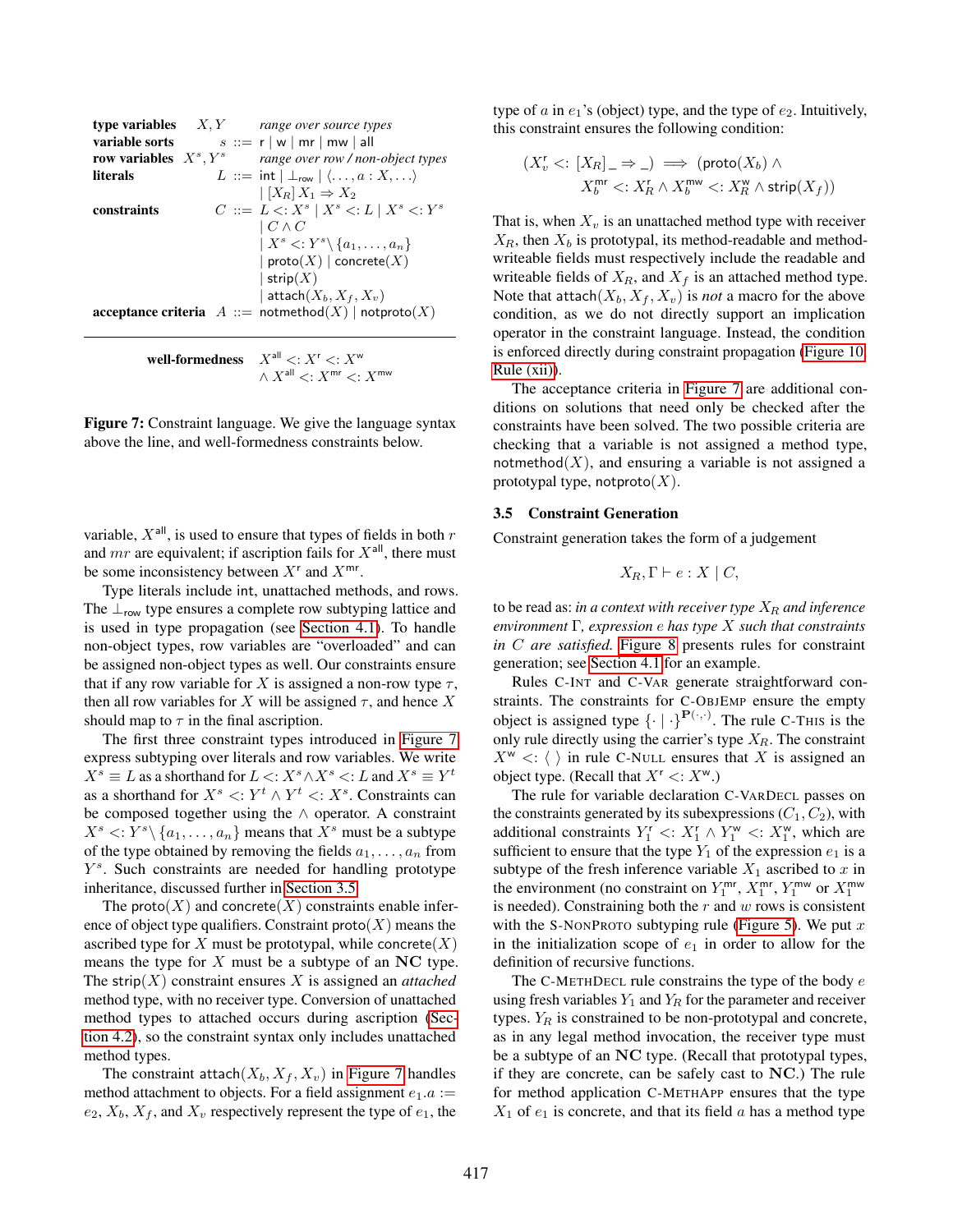<span id="page-8-0"></span>

| Example 7 | Test $X$ | Clearly, $Y = 0$ for $X$ and $X$ for $X$ for $X$ for $X$ for $X$ for $X$ for $X$ for $X$ for $X$ for $X$ for $X$ for $X$ for $X$ for $X$ for $X$ for $X$ for $X$ for $X$ for $X$ for $X$ for $X$ for $X$ for $X$ for $X$ for $X$ for $X$ for $X$ for $X$ for $X$ for $X$ for $X$ for $X$ for $X$ for $X$ for $X$ for $X$ for $X$ for $X$ for $X$ for $X$ for $X$ for $X$ for $X$ for $X$ for $X$ for $X$ for $X$ for $X$ for $X$ for $X$ for $X$ for $X$ for $X$ for $X$ for $X$ for $X$ for $X$ for $X$ for $X$ for $X$ for $X$ for $X$ for $X$ for $X$ for $X$ for $X$ for $X$ for $X$ for $X$ for $X$ for $X$ for $X$ for $X$ for $X$ for $X$ for $X$ for $X$ for $X$ for $X$ for $X$ for $X$ for $X$ for $X$ for $X$ for $X$ for $X$ for $X$ for $X$ for $X$ for $X$ for $X$ for $X$ for $X$ for $X$ for $X$ for $X$ for $X$ for $X$ for $X$ for $X$ for $X$ for $X$ |
|-----------|----------|--------------------------------------------------------------------------------------------------------------------------------------------------------------------------------------------------------------------------------------------------------------------------------------------------------------------------------------------------------------------------------------------------------------------------------------------------------------------------------------------------------------------------------------------------------------------------------------------------------------------------------------------------------------------------------------------------------------------------------------------------------------------------------------------------------------------------------------------------------------------------|
|-----------|----------|--------------------------------------------------------------------------------------------------------------------------------------------------------------------------------------------------------------------------------------------------------------------------------------------------------------------------------------------------------------------------------------------------------------------------------------------------------------------------------------------------------------------------------------------------------------------------------------------------------------------------------------------------------------------------------------------------------------------------------------------------------------------------------------------------------------------------------------------------------------------------|

Figure 8: Constraint generation.

 $X_M$  with appropriate argument type  $X_3$  and return type X. The strip( $X_M$ ) constraint ensures  $X_M$  is an *attached* method type. Note that a relation between  $X_1$  and  $Y_R$  is ensured by an attach constraint when method  $\alpha$  is attached to object  $e_1$ , following C-ATTRUPD or C-OBJLIT.

The last three rules deal more directly with objects. Constraint generation for attribute use C-ATTR applies to nonmethods (for methods, C-METHAPP is used instead); the rule generates constraints requiring that e has an object type  $X_1$ with a readable field  $a$ , such that  $a$  does not have a method type (preventing detaching of methods). The attribute update rule C-ATTRUPD constrains a to be a *writable* field of  $e_1$  ( $X_b^{\mathsf{w}}$  <:  $\langle a : X_f \rangle$ ), and ensures that  $X_f$  is a supertype of  $e_2$ 's type  $X_v$ . Finally, it uses the attach constraint to handle a possible method update.

Finally, the rule C-OBJLIT imposes constraints governing object literals with prototype inheritance. Its constraints dwarf those of other rules, as object literals encompass potential method attachment for each field (captured by attach $(X_l, X_i, Y_i)$  in addition to prototype inheritance. For the literal type  $X$ , the constraints ensure that the writeable fields  $X^w$  are precisely those declared in the literal. The readable fields must include those inherited from the prototype  $(X^r \leq: X_p^r)$ ; note that  $X^r \leq: X^w$  is imposed by well-formedness. Furthermore, the constraint  $X_p^r$  <:  $X^r \setminus \{a_1, \ldots, a_n\}$  ensures that additional readable fields do not appear "out of thin air," by requiring that any

<span id="page-8-1"></span>

Figure 9: Selected constraints for the example of [Figure 1.](#page-2-1)

fields in  $X^r$  apart from the locally-present  $a_1, \ldots, a_n$  be present in the prototype. Finally, we ensure both X and  $X_p$ are prototypal, and that any method-accessed fields from  $X_p$ are also present in X.

Example [Figure 9](#page-8-1) shows a graph representation of some constraints for o1, o2, and v1 from lines [1](#page-2-12)[–3](#page-2-13) of [Figure 1.](#page-2-1) Nodes represent row variables and type literals, with variable names matching the corresponding program entities  $(Y_R \text{ cor-}$ responds to this on line [2\)](#page-2-9). Each edge  $X^s \to Y^t$  represents a constraint  $X^s \leq Y^t$ . Black solid edges represent well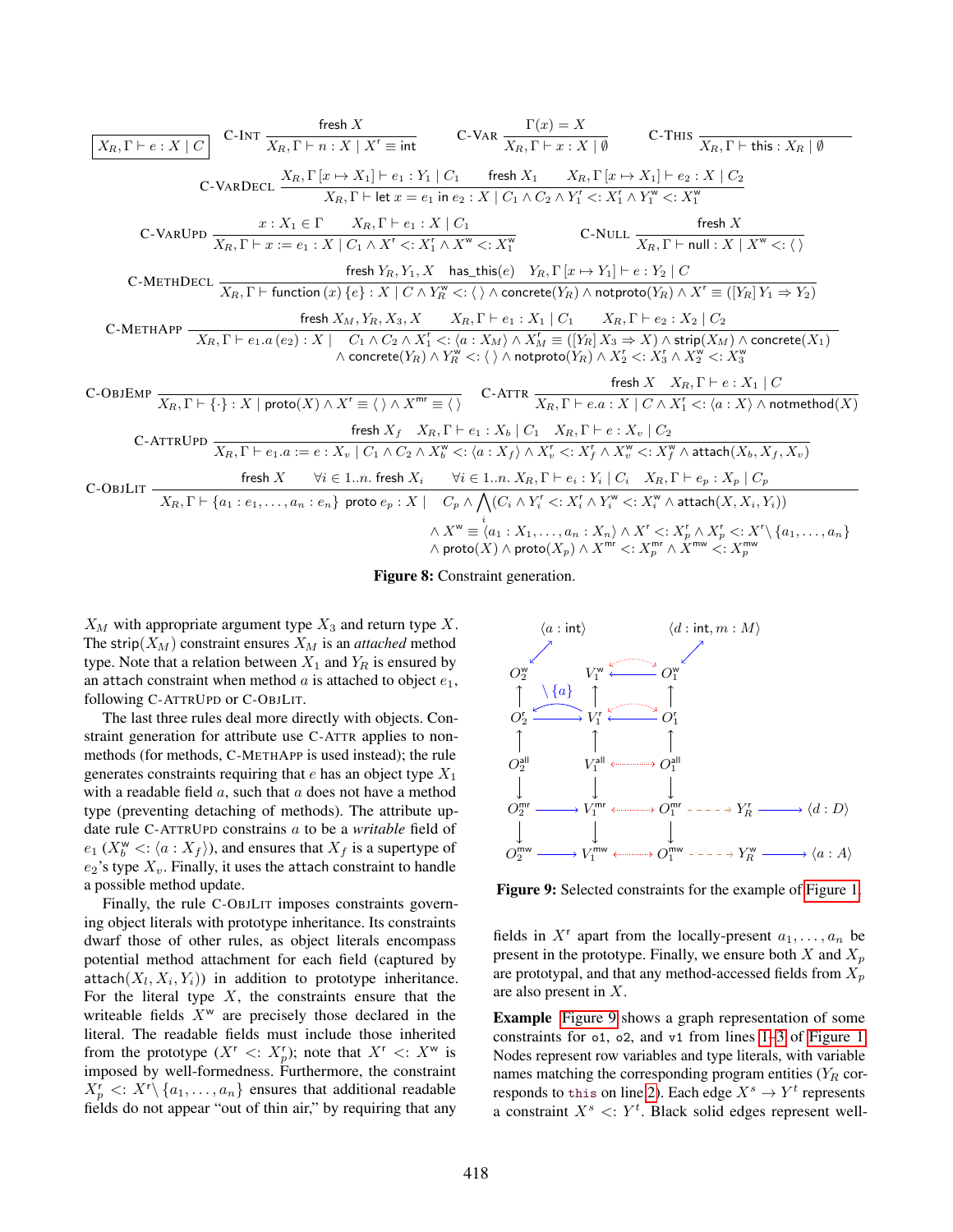formedness constraints [\(Figure 7\)](#page-7-1), while blue solid edges represent constraints generated from the code [\(Figure 8\)](#page-8-0). Dashed or dotted edges are added during constraint solving, and will be discussed in [Section 4.1.](#page-9-1)

We first discuss constraints for the body of the method declared on line [2.](#page-2-9) For the field read this.d, the C-ATTR rule generates  $Y_R^r \to \langle d : D \rangle$ . Similarly, the C-ATTRUPD rule generates  $Y_R^{\omega} \to \langle a : A \rangle$  for the write to this.a.

For the containing object literal o1, the C-OBJLIT rule creates row variables for type  $O_1$  and edges  $O_1^{\omega} \leftrightarrow \langle d \rangle$ : int,  $m : M$  (due to type equality). It also generates a constraint attach $(O_1, M, F)$  (not shown in [Figure 9\)](#page-8-1) to handle method attachment to field  $m$  ( $F$  is the type of the line [2](#page-2-9) function); we shall return to this constraint in [Section 4.1.](#page-9-1) The assignment to v1 yields the  $V_1$  row variables and the  $O_1^r \to V_1^r$  and  $O_1^w \to V_1^w$  edges via C-VARDECL.<sup>[8](#page-9-4)</sup>

For 02 on line [3,](#page-2-13) C-OBJLIT yields the  $O_2^{\omega} \leftrightarrow \langle a : \text{int} \rangle$ edges for the declared a field. The use of v1 as a prototype yields the constraints  $O_2^r \rightarrow V_1^r$ ,  $O_2^{mr} \rightarrow V_1^{mr}$ , and  $O_2^{mw} \rightarrow$  $V_1^{\text{mw}}$ , capturing inheritance. We also have  $V_1^{\text{r}}$  $\longrightarrow O_2^r$  to prevent "out of thin air" readable fields on  $O_2$ . Finally, we generate proto $(V_1)$  (not shown) to ensure  $V_1$  gets a prototypal type.

# <span id="page-9-0"></span>4. Constraint Solving

Constraint solving proceeds in two phases. First, *type propagation* computes lower and upper bounds for every row variable, extending techniques from previous work [\[22,](#page-18-17) [35\]](#page-19-2). Then, *type ascription* checks for type errors, and, if none are found, computes a satisfying assignment for the type variables.

# <span id="page-9-1"></span>4.1 Type Propagation

Type propagation computes a lower bound  $\lfloor X^s \rfloor$  and upper bound  $[X^s]$  for each row variable  $X^s$  appearing in the constraints, with each bound represented as a *set* of types. Intuitively,  $X<sup>s</sup>$  must be ascribed a type between its lower and upper bound in the subtype lattice. [Figure 10](#page-9-2) shows the rules for type propagation. Given initial constraints  $C$ , propagation computes the smallest set of constraints  $C'$ , and the smallest sets of types  $[X^s]$  and  $[X^s]$  for each variable  $X^s$ , verifying the rules of [Figure 10.](#page-9-2) In practice, propagation starts with  $\mathcal{C}' = \mathcal{C}$  and  $\lceil X^s \rceil = \lfloor X^s \rfloor = \emptyset$  for all  $X^s$ . It then iteratively grows  $C'$  and the bounds to satisfy the rules of [Figure 10](#page-9-2) until all rules are satisfied, yielding a least fixed point.

[Rule \(ii\)](#page-9-5) adds the standard well-formedness rules for object types. Rules [\(iii\)–](#page-9-6)[\(vi\)](#page-9-7) show how to update bounds for the core subtype constraints. [Rule \(v\)](#page-9-8) states that if we have  $X^s \le Y^t$ , then any upper bound of  $Y^t$  is an upper bound of  $X<sup>s</sup>$ , and vice-versa for any lower bound of  $X<sup>s</sup>$ . [Rule \(vi\)](#page-9-7) propagates upper bounds in a similar way for constraint  $X^s \leq Y^s \setminus \{a_1, \ldots, a_n\}$ , but it removes fields  $\{a_1, \ldots, a_n\}$ 

<span id="page-9-2"></span>(i)  $C \subseteq C'$ ;

*Well-formedness*

<span id="page-9-5"></span>(ii)  $X^{\text{all}} \lt: X^{\text{r}} \lt: X^{\text{w}} \in \mathcal{C}'$  and  $X^{\text{all}} \lt: X^{\text{mr}} \lt: X^{\text{mw}} \in \mathcal{C}'$ ;

*Subtyping*

<span id="page-9-6"></span>(iii) if  $X^s \le L \in \mathcal{C}'$ , then  $L \in [X^s];$ 

(iv) if  $L \leq X^s \in \mathcal{C}'$ , then  $L \in [X^s];$ 

<span id="page-9-8"></span>(v) if  $X^s \leq Y^t \in \mathcal{C}'$ , then  $|X^s| \subseteq |Y^t|$  and  $|Y^t| \subseteq |X^s|$ ;

<span id="page-9-7"></span>(vi) if  $X^s \le Y^t \setminus \{a_1, \ldots, a_n\} \in \mathcal{C}'$ , then for any  $\langle F \rangle \in [Y^t]$ , add  $\langle F \setminus \{a_1, \ldots, a_n\}\rangle$  to  $\lceil X^s \rceil$ ;

*Bound strengthening*

- <span id="page-9-9"></span>(vii) if  $L \in [X^s]$ , then top $(L) \in [X^s]$ ;
- <span id="page-9-10"></span>(viii) if  $L \in [X^s]$ , then bot $(L) \in [X^s]$ ;

*Prototypalness and concreteness*

- <span id="page-9-11"></span>(ix) if  $\textsf{proto}(Y) \in \mathcal{C}'$ ,  $X^r \le Y^r \in \mathcal{C}'$  and  $X^w \le Y^w \in \mathcal{C}'$ , then  $\mathsf{proto}(X) \stackrel{\cdot}{\in} \mathcal{C}', X^{\mathsf{r}} \equiv Y^{\mathsf{r}} \in \mathcal{C}', X^{\mathsf{w}} \equiv Y^{\mathsf{w}} \in \mathcal{C}',$  $X^{\mathsf{mr}} \equiv Y^{\mathsf{mr}} \in \mathcal{C}'$  and  $X^{\mathsf{mw}} \equiv Y^{\mathsf{mw}} \in \mathcal{C}'$ ;
- <span id="page-9-13"></span>(x) if concrete(Y)  $\in \mathcal{C}'$ ,  $X^r <: Y^r \in \mathcal{C}'$ , and  $X^w <: Y^w \in \mathcal{C}'$ , then concrete $(X) \in \mathcal{C}'$ ;
- <span id="page-9-12"></span>(xi) if  $\text{proto}(X) \in \mathcal{C}'$  and concrete $(X) \in \mathcal{C}'$  then  $X^r$  <:  $\hat{X}^{mr}$   $\in \mathcal{C}'$  and  $X^w$  <:  $\hat{X}^{mw}$   $\in \mathcal{C}'$ ;

*Attaching methods*

- <span id="page-9-3"></span>(xii) if attach $(X_b, X_f, X_v) \in \mathcal{C}'$  and  $[X_R] Y_1 \Rightarrow Y_2 \in [X_v^r]$ , then  $\mathsf{proto}(X_b) \in \mathcal{C}'$ ,  $X_b^{\mathsf{mr}} \lt: X_R \in \mathcal{C}'$ ,  $X_b^{\mathsf{mw}} \lt: X_R^{\mathsf{w}} \in \mathcal{C}'$ , and strip $(X_f) \in \mathcal{C}'$ .
- <span id="page-9-14"></span>(xiii) if strip $(X) \in \mathcal{C}'$ ,  $X^r <: Y^r \in \mathcal{C}'$ , and  $X^w <: Y^w \in \mathcal{C}'$ , then  $\mathsf{strip}(Y) \in \mathcal{C}';$

*Inferring equalities (not essential for soundness)*

- <span id="page-9-15"></span>(xiv) if  $\langle f_1 : F_1, \ldots, f_n : F_n, \ldots \rangle \in \lfloor X^s \rfloor$  and  $\langle f_1:G_1,\ldots,f_n:G_n\rangle\in [X^s]$ , then  $\forall s. \{F_1^s \equiv G_1^s, \ldots, F_n^s \equiv G_n^s\} \subseteq \mathcal{C}';$
- <span id="page-9-17"></span>(xv) if  $\langle f_1 : F_1, \ldots, f_n : F_n, \ldots \rangle \in [X^s]$  and  $\langle f_1:G_1,\ldots,f_n:G_n,\ldots\rangle\in \lceil X^s\rceil$ , then  $\forall s. \{F_1^s \equiv G_1^s, \ldots, F_n^s \equiv G_n^s\} \subseteq \mathcal{C}';$
- <span id="page-9-16"></span>(xvi) if  $[X_R] X_1 \Rightarrow X_2 \in [X^s]$  and  $[Y_R] Y_1 \Rightarrow Y_2 \in [X^s]$ , then  $\forall s. \{X_1^s \equiv Y_1^s, X_2^s \equiv Y_2^s\} \subseteq \mathcal{C}'.$

#### Figure 10: Propagation rules.

from each upper bound before propagation. Lower bounds are *not* propagated in [Rule \(vi\),](#page-9-7) as the right-hand side of the constraint is not a type variable.

Rules [\(vii\)](#page-9-9) and [\(viii\)](#page-9-10) perform *bound strengthening*, a crucial step for ensuring soundness (see [Section 2.3\)](#page-3-0). The rules leverage predicates top $(L)$  and bot $(L)$ , defined as follows:

$$
top(L) = \begin{cases} \langle \ \rangle, & \text{if } L \text{ is a row type} \\ L & \text{otherwise} \end{cases}
$$

<span id="page-9-4"></span><sup>8</sup> The code uses JavaScript var syntax rather than let from the calculus.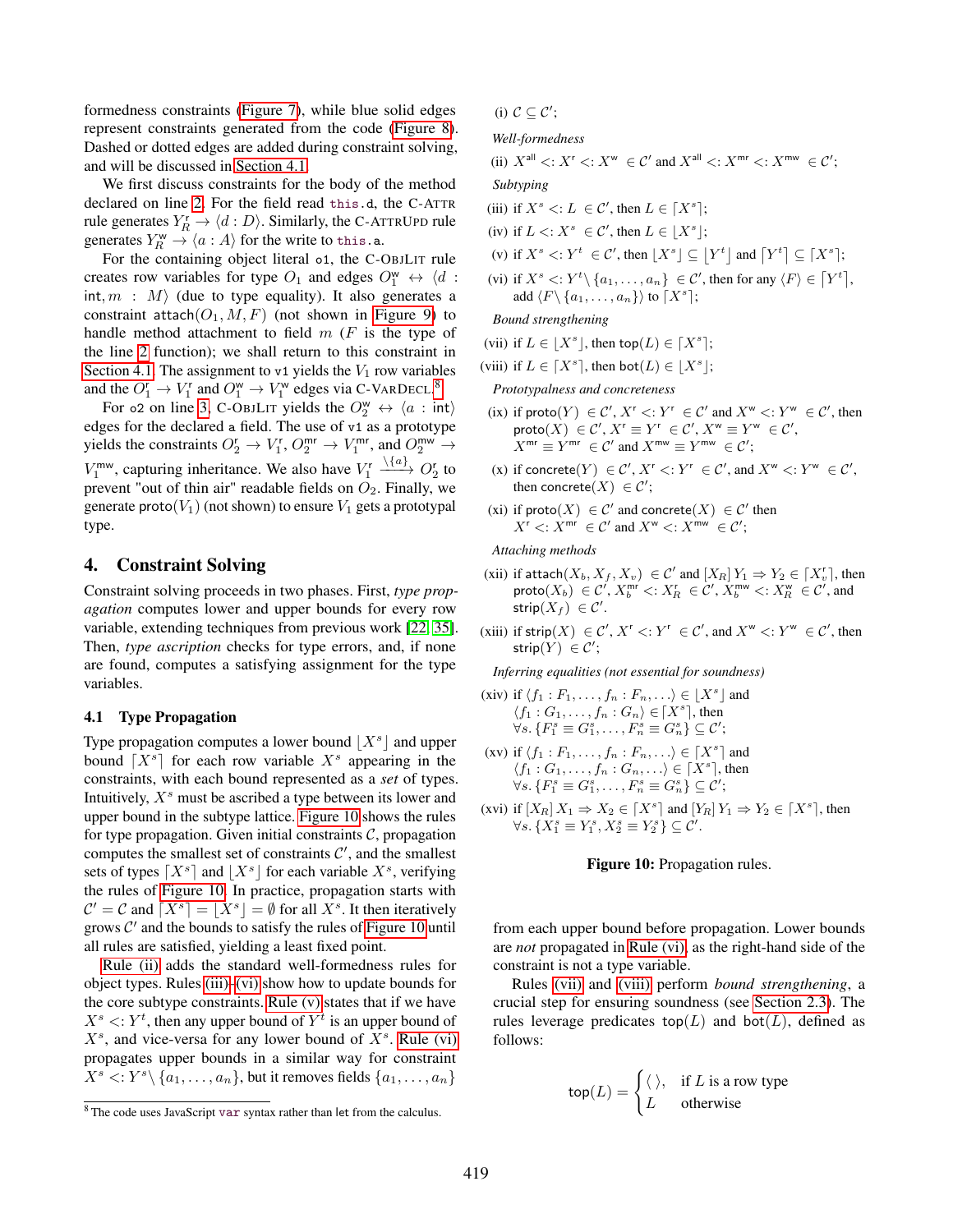$$
bot(L) = \begin{cases} \bot_{\text{row}}, & \text{if } L \text{ is a row type} \\ L & \text{otherwise} \end{cases}
$$

The rules ensure that any lower bound  $\lfloor X^s \rfloor$  includes the best type information that can be inferred from  $[X^s]$ , and vice-versa.

Rules  $(ix)$ – $(xi)$  handle the constraints for prototypalness and concreteness. Recall from [Section 3.3](#page-5-0) that a prototypal type is only related to itself by subtyping (modulo row reordering). So, if we have proto $(Y)$  and  $X \le Y$ , it must be true that  $X \equiv Y$  and also proto(X) (to handle transitive subtyping). [Rule \(ix\)](#page-9-11) captures this logic at the level of row variables. The subtyping rules [\(Figure 5\)](#page-5-2) show that for any concrete (NC) type Y, if  $X \le Y$ , then X must also be concrete, either as an NC type (S-NONPROTO) or a concrete prototypal type (S-PROTOCONC); [Rule \(x\)](#page-9-13) captures this logic. Finally, if we have both proto(X) and concrete(X), [Rule \(xi\)](#page-9-12) imposes the assumptions from the S-PROTOCONC rule of [Figure 5,](#page-5-2) ensuring any method-accessed field is present in the type.

Rules [\(xii\)](#page-9-3) and [\(xiii\)](#page-9-14) handle method attachment. [Rule \(xii\)](#page-9-3) enforces the meaning of attach as discussed in [Section 3.4.](#page-6-2) To understand [Rule \(xiii\),](#page-9-14) say that  $X$  and  $Y$  are both *unattached* method types such that  $X \leq Y$ . If we add strip(Y) to make Y an attached method,  $X \le Y$  still holds, by the S-METHOD subtyping rule [\(Figure 5\)](#page-5-2). However, if strip(X) is introduced, then strip(Y) must also be added, or else  $X \le Y$  will be violated.

Rules [\(xiv\)](#page-9-15)[–\(xvi\)](#page-9-16) introduce new type equalities that enable the inference to succeed in more cases (the rules are not needed for soundness). [Rule \(xiv\)](#page-9-15) equates types of shared fields for any rows  $r_1 \in \lfloor X^s \rfloor$  and  $r_2 \in \lceil X^s \rceil$ ; the types must be equal since  $r_1 \leq r_2$  and the type system has no depth subtyping. [Rule \(xv\)](#page-9-17) imposes similar equalities for two rows in the same upper bound, and [Rule \(xvi\)](#page-9-16) does the same for methods.

Example. We describe type propagation for the example of [Figure 9.](#page-8-1) For the graph, type propagation ensures that if there is a path from row variable  $X<sup>s</sup>$  to type  $L$  in the graph, then  $\overline{L} \in [X^s]$ . E.g., given the path  $\overline{O_2^r} \to \overline{O_2^w} \to$  $\langle a : \text{int} \rangle$ , propagation ensures that  $\{ \langle a : \text{int} \rangle \} \subseteq [O_2']$ . The new subtype / equality constraints added to  $C'$  in the rules in [Figure 10](#page-9-2) correspond to adding new edges to the graph. For the example, the C-METHDECL rule generates a constraint  $F^r \equiv [Y_R] Y_1 \Rightarrow Y_2$  (not shown in [Figure 9\)](#page-8-1) for the method literal on [line 2](#page-2-9) of [Figure 1.](#page-2-1) Once propagation adds  $[Y_R] Y_1 \Rightarrow Y_2$  to  $[F^r]$ , handling of the attach $(O_1, M, F)$ constraint [\(Rule \(xii\)\)](#page-9-3) constrains the method-accessible fields of  $O_1$  to accommodate receiver  $Y_R$ . Specifically, the solver adds the brown dashed edges  $O_1^{\text{mr}} \to Y_R^r$  and  $O_1^{\text{mw}} \to Y_R^{\text{w}}$ .

The proto( $V_1$ ) constraint, combined with  $O_1^r$  <:  $V_1^r$ , leads the solver to equate all corresponding row variables for  $O_1$ and  $V_1$  [\(Rule \(ix\)\)](#page-9-11). This leads to the addition of the red dotted edges in [Figure 9.](#page-8-1) These new red edges make all the literals reachable from  $O_2^{\text{all}}$ ; e.g., we have path  $O_2^{\text{all}} \to O_2^r \to V_1^r \to$  $O_1^r \rightarrow O_1^w \rightarrow \langle d : \text{int}, m : M \rangle$ . So, propagation yields:

 $\{\langle a : \text{int} \rangle, \langle d : \text{int}, m : M \rangle, \langle d : D \rangle, \langle a : A \rangle\} \subseteq [O_2^{\text{all}}]$ all $\frac{1}{2}$ 

Via [Rule \(xv\),](#page-9-17) the types of  $a$  and  $d$  are equated across the rows, yielding  $A \equiv D \equiv \text{int}$ . Hence, the inference discovers this.a and this.d on line [2](#page-2-9) both have type int, *without* observing the invocations of m.

Implementation. Our implementation computes type propagation using the iterative fixed-point solver available in WALA [\[10\]](#page-18-18). WALA's solver accommodates generation of new constraints during the solving process, a requirement for our scenario. WALA's solver includes a variety of optimizations, including sophisticated worklist ordering heuristics and machinery to only revisit constraints when needed. By leveraging this solver, these optimizations came for free and saved significant implementation work. As the sets of types and fields in a program are finite, the fixed-point computation terminates.

#### <span id="page-10-0"></span>4.2 Type Ascription

<span id="page-10-1"></span>

| <b>Algorithm 1</b> Type ascription.                                                           |  |
|-----------------------------------------------------------------------------------------------|--|
| 1: <b>procedure</b> ASCRIBETYPE $(X)$                                                         |  |
| <b>if</b> strip $(X) \in \mathcal{C}'$ then strip receivers in $[X^s], [X^s]$<br>2:           |  |
| for each $X^s$ do<br>3:                                                                       |  |
| if $[X^s] = \emptyset$ then $\Phi(X^s) \leftarrow$ default<br>4:                              |  |
| else<br>5:                                                                                    |  |
| $\Phi(X^s) \leftarrow \text{glb}(\lceil X^s \rceil) \qquad \Rightarrow$ Fails if no glb<br>6: |  |
| for each $L \in  X^s $ do<br>7:                                                               |  |
| <b>if</b> $L \nless: \Phi(X^s)$ then fail<br>8:                                               |  |
| if $\Phi(X^r) = \text{int} \vee \Phi(X^r) = \text{default}$ then<br>9:                        |  |
| $\Phi(X) \leftarrow \Phi(X^r)$<br>10:                                                         |  |
| else if $\Phi(X^r)$ is method type then<br>11:                                                |  |
| <b>if</b> notmethod $(X) \in \mathcal{C}'$ then fail<br>12:                                   |  |
| $\Phi(X) \leftarrow \Phi(X^r)$<br>13:                                                         |  |
| $\triangleright \Phi(X^r)$ must be a row<br>else<br>14:                                       |  |
| $\rho \leftarrow {\Phi(X^r)   \Phi(X^w) }$<br>15:                                             |  |
| <b>if</b> proto $(X) \in \mathcal{C}'$ then<br>16:                                            |  |
| <b>if</b> notproto $(X) \in \mathcal{C}'$ then fail<br>17:                                    |  |
| $\Phi(X) \leftarrow \rho^{\mathbf{P}(\Phi(X^{\mathsf{mr}}), \Phi(X^{\mathsf{mw}}))}$<br>18:   |  |
| else if concrete $(X) \in \mathcal{C}'$ then $\Phi(X) \leftarrow \rho^{\mathbf{NC}}$<br>19:   |  |
| else $\Phi(X) \leftarrow \rho^{NA}$<br>20:                                                    |  |
|                                                                                               |  |

[Algorithm 1](#page-10-1) shows how to ascribe a type to variable  $X$ , given bounds for all row variables  $X<sup>s</sup>$  and the implied constraints  $C'$ . Here, we assume each type variable can be ascribed independently, for simplicity; an associated technical report gives a slightly-modified ascription algorithm that handles variable dependencies and recursive types [\[18\]](#page-18-14).

If required by a strip( $X$ ) constraint, line [2](#page-10-1) handles stripping the receiver type in all method literals of  $[X^s]$  and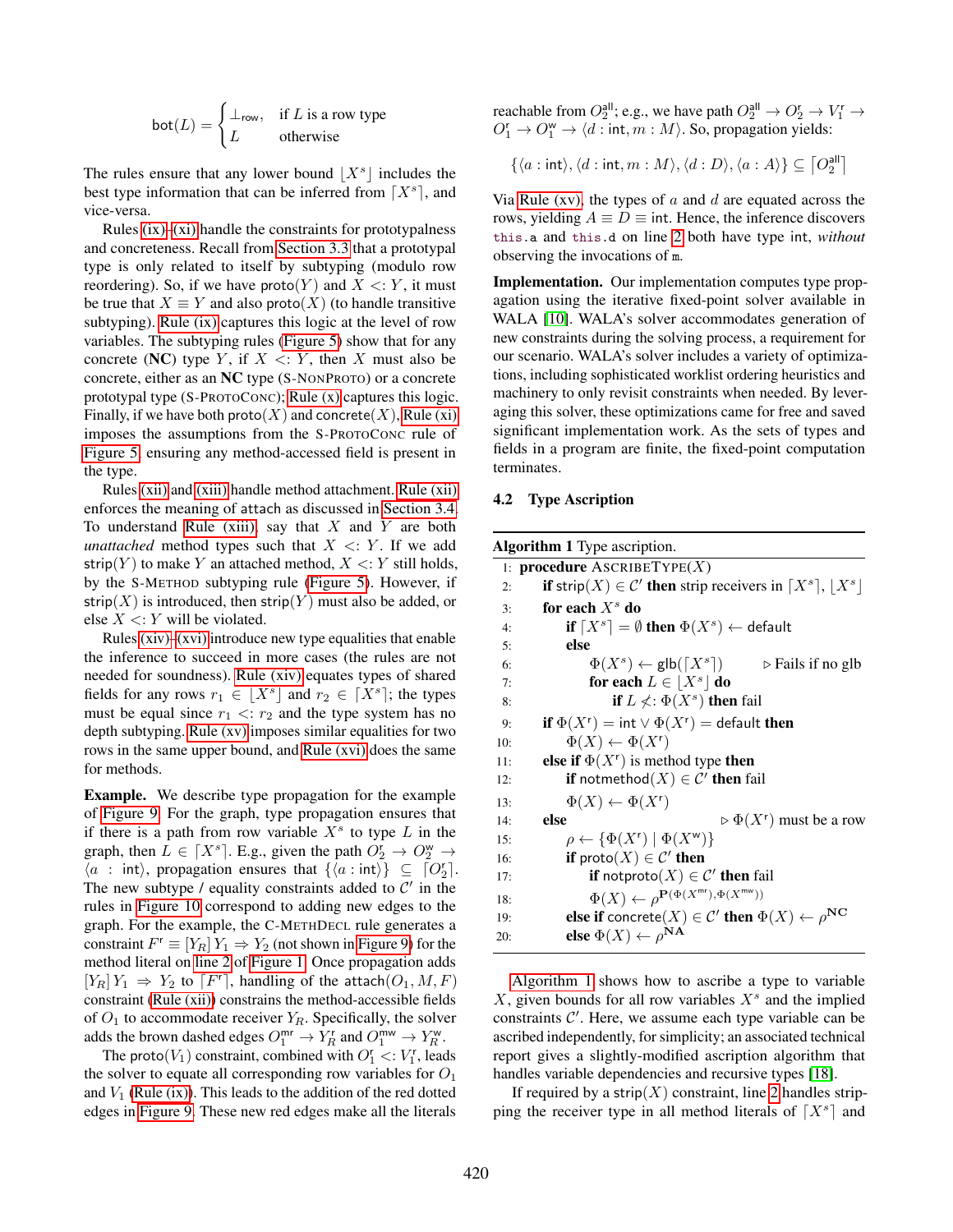$[X^s]$ . For each  $X^s$ , we check if its upper bound is empty, and if so assign it the default type. For soundness, the same default type must be used everywhere in the final ascription; our implementation uses int. Conceptually, an empty set upper bound corresponds to a  $\top$  (top) type. However we do not allow ⊤ in our system, as it would hide problems like objects and ints flowing into the same (unused) location, e.g.,  $x = \{\}$ ;  $x = 3$ .

If the upper bound is non-empty, we compute its *greatest lower bound* (glb) (line [6\)](#page-10-1). The glb of a set of row types is a row containing the union of their fields, where each common field must have the same type in all rows. For example:

$$
\mathsf{glb}(\{\langle a : \mathsf{int}\rangle, \langle b : \mathsf{string}\rangle\}) = \langle a : \mathsf{int}, b : \mathsf{string}\rangle
$$
  

$$
\mathsf{glb}(\{\langle a : \mathsf{int}\rangle, \langle a : \mathsf{string}\rangle\})
$$
 is undefined

If no glb exists for two upper bound types, ascription fails with a type error.<sup>[9](#page-11-0)</sup> Given a glb, the algorithm then checks that every type in the lower bound is a subtype of the glb (line [8\)](#page-10-1). If this does not hold, then some use in the program may be invalid for some incoming value, and ascription fails (examples forthcoming).

Once all glb checks are complete, lines [9–20](#page-10-1) compute a type for X based on its row variables. If  $\Phi(X^r)$  is an integer, method, or default type, then X is assigned  $\Phi(X^r)$ . Otherwise, an object type for  $X$  is computed based on its row variables. The appropriate qualifier is determined based on the presence of  $\text{proto}(X)$  or concrete(X) constraints in  $\mathcal{C}'$ , as seen in lines [16–20.](#page-10-1) The algorithm also checks the acceptance criteria [\(Section 3.4\)](#page-6-2), ensuring ascription failure if they apply (they are introduced by the C-METHDECL and C-ATTR rules in [Figure 8\)](#page-8-0).

Notice that NA is crucial to enable ascription based exclusively on glb of upper bounds. Absent NA, if an object of abstract type  $\tau$  flows from x to y, the types of x and y must be *equal*, as  $\tau$  would have no supertypes in the lattice. Hence, qualifiers would have to be considered when deciding which fields should appear in object types, losing the clean separation in [Algorithm 1.](#page-10-1) Note also, abstractness is not syntactic (in [Figure 1,](#page-2-1) v3 is only abstract because of inheritance), so even computing abstractness could require another fixed point loop.

**Example.** Returning to  $O_2$  in the example of [Figure 9,](#page-8-1)  $[O_2^r] = {\langle a : \text{int} \rangle, \langle d : \text{int}, m : M \rangle}$  after type propagation. Given type  $[\cdot]$  int  $\Rightarrow$  void for M,  $\text{glb}(\lceil O_2^r \rceil) = \langle a : \text{int}, d :$ int,  $m : [\cdot]$  int  $\Rightarrow$  void).  $\Phi(O_2^{\text{w}}), \Phi(O_2^{\text{mr}}),$  and  $\Phi(O_2^{\text{mw}})$  are computed similarly. Since we have  $\text{proto}(O_2)$  (by C-OBJLIT, [Figure 8\)](#page-8-0), at line [18](#page-10-1) ascription assigns  $O_2$  the following type, shown previously in [Section 3.3:](#page-5-0)

$$
\{ \langle d : \mathsf{int}, m : [\cdot] \mathsf{int} \Rightarrow \mathsf{void}, a : \mathsf{int} \rangle \mid \langle a \rangle \}^{\mathbf{P}(\langle d, a \rangle, \langle a \rangle)}
$$

Using glb of upper bounds for ascription ensures a type captures what is needed from the term, rather than what is

available. In [Figure 1,](#page-2-1) note that v3 is only used to invoke method m. Hence, only m will appear in the upper bound of  $V_3^r$ , and the type of v3 will only include m, despite the other fields available in object o3.

Type error examples. We now give two examples to illustrate detection of type errors. The expression ({a: 3} proto {}).b erroneously reads a non-existent field b. For this code, the constraints are:

$$
\langle \rangle \longleftrightarrow E^r \stackrel{\setminus \{a\}}{\longleftrightarrow} O^r \longrightarrow O^w \longleftrightarrow \langle a : \text{int} \rangle
$$

 $E$  is the type of the empty object, and  $O$  the type of the parenthesized object literal. The  $\langle \rangle \leftrightarrow E^r$  edges are generated by the C-OBJEMP rule. As O inherits from the empty object, we have  $O^r \to E^r$ , modeling inheritance of readable fields, and also  $E^r \xrightarrow{\setminus \{a\}} O^r$ , ensuring any readable field of O except  $a$  is inherited from  $E$ . Since  $E$  is the empty object, these constraints ensure  $a$  is the only readable field of  $O$ .

Propagation and ascription detect the error as follows.  $\langle a : \text{int} \rangle$  is *not* added to  $\lceil E^r \rceil$ , though it is reachable, due to the  $\setminus \{a\}$  filter on the edge from  $E^{\dagger}$  to  $O^{\dagger}$ . Instead, we have  $\{\langle b : B \rangle\} \subseteq [E^r]$ : intuitively, since b is not present locally in O, it can only come from E. Further, we have  $\{ \langle \ \rangle \} \subseteq [E^r]$ . Since  $\langle \ \rangle \nless : \langle b : B \rangle$ , line [8](#page-10-1) of [Algorithm 1](#page-10-1) reports a failure.

As a second example, consider:

 $({m: fun () f this.f = 3; })).m()$ 

The invocation is in error, since the object literal o is abstract (it has no f field). Our constraints are:

$$
\langle m:M\rangle\longleftrightarrow O^{\sf w}\xrightarrow{\hspace*{1cm}} O^{{\sf mw}\hspace*{1cm}}\dashrightarrow Y^{\sf w}_R\longrightarrow \langle f:{\sf int}\rangle
$$

As in [Figure 9,](#page-8-1) the brown dashed edge stems from method attachment. From the invocation and C-METHAPP, we have concrete(O). We also have proto(O) (from C-OBJLIT), lead-ing (via [Rule \(xi\)\)](#page-9-12) to the dotted edge from  $O^w$  to  $O^{mw}$ . Now, we have a path from  $\langle m : M \rangle$  to  $O^w$ , and from  $O^w$  to  $\langle f : \text{int} \rangle$ . Since  $\langle m : M \rangle \nless \langle f : \text{int} \rangle$ , line [8](#page-10-1) will again report an error.

#### 4.3 Soundness of Type Inference

We prove soundness of type inference, including soundness of constraint generation, constraint propagation, and type ascription. We also prove our type system sound. Our typing judgment and proofs can be found in an associated technical report [\[18\]](#page-18-14).

Our proof of soundness of type inference relies on three lemmas on constraint propagation and ascription, subtyping constraints, and well-formedness of ascripted types.

Definition 1 (Constraint satisfaction). *We say that a typing substitution* Φ*, which maps fields in* A *to types in* T *, satisfies the constraint* C *if, after substituting for inference variables in* C *according to* Φ*, the resulting constraint holds.*

<span id="page-11-0"></span><sup>&</sup>lt;sup>9</sup> We compute glb over a semi-lattice excluding  $\perp_{row}$ , to get the desired failure with conflicting field types.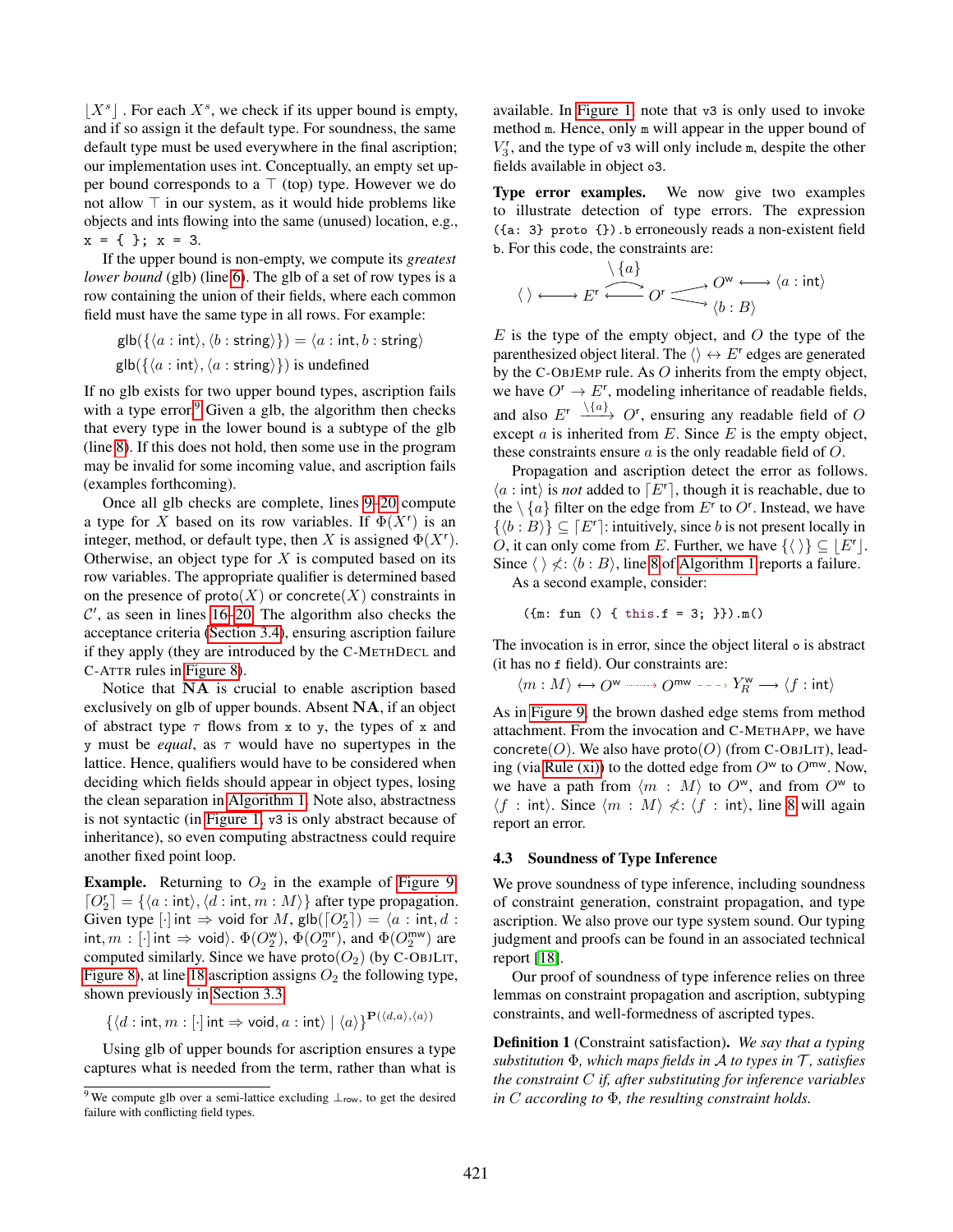<span id="page-12-2"></span>

| benchmark                | size | benchmark | size |
|--------------------------|------|-----------|------|
| access-binary-trees      | 41   | splay     | 230  |
| access-fannkuch          | 54   | crypto    | 1296 |
| access-nbody             | 145  | richards  | 290  |
| access-nsieve            | 33   | navier    | 355  |
| bitops-3bit-bits-in-byte | 19   | deltablue | 466  |
| bitops-bits-in-byte      | 20   | raytrace  | 672  |
| bitops-bitwise-and       |      | cdjs      | 684  |
| bitops-nsieve-bits       | 29   | calc      | 979  |
| controlflow-recursive    | 22   | annex     | 688  |
| math-cordic              | 59   | tetris    | 826  |
| math-partial-sums        | 31   | 2048      | 507  |
| math-spectral-norm       | 45   | file      | 278  |
| 3d-morph                 | 26   | sensor    | 266  |
| 3d-cube                  | 301  |           |      |

Table 1: Size is non-comment non-blank lines of code. Programs from the Sunspider suite appear on the left, those from Octane and Jetstream on the top right, and the Tizen apps on the bottom right.

Lemma 1 (Soundness of constraint propagation and ascription). *For any set of constraints* C *generated by the rules of [Figure 8,](#page-8-0) on variables*  $X_1, \ldots, X_n$  *and their associated row variables, if constraint propagation and ascription succeeds* with assignment  $\Phi$ , then  $\forall i, \forall s, \Phi(X_i) \vdash C$  and  $\Phi(X_i^s) \vdash C$ .

Lemma 2 (Soundness of subtyping constraints). *For a set of constraints* C *containing the constraints* X<sup>r</sup> <: Y <sup>r</sup> *and*  $X^{\mathsf{w}}$   $\lt: Y^{\mathsf{w}}$ , if constraint generation and ascription succeeds *with assignment*  $\Phi$ *, then*  $\Phi(X) \le \Phi(Y)$ *.* 

Lemma 3 (Well-formedness of ascripted types). *For a set of constraints* C *containing constraints on variable* X*, if constraint generation and ascription succeeds with assignment*  $\Phi$ *, then*  $\Vdash \Phi(X)$ 

Theorem 1 (Soundness of type inference). *For all terms* e*, receiver types*  $X_R$ *, and contexts*  $\Gamma$ *, if*  $X_R$ ,  $\Gamma \vdash e : X \mid C$  *and*  $\Phi \vdash C$ *, then*  $\Phi(X_R)$ ,  $\Phi(\Gamma) \vdash e : \Phi(X)$ *.* 

# <span id="page-12-0"></span>5. Evaluation

We experimented with a number of standard benchmarks [\(Table 1\)](#page-12-2), among them a selection from the Octane suite [\[1\]](#page-18-10) (the same ones used in recent papers on TypeScript [\[36\]](#page-19-1) and ActionScript [\[35\]](#page-19-2)), several from the SunSpider suite [\[2\]](#page-18-19), and cdjs from Jetstream [\[4\]](#page-18-20).[10](#page-12-3) In all cases, our compiler relied on the inferred types to drive optimizations. A separate developer team also created six apps for the Tizen mobile OS (further details in [Section 5.2\)](#page-13-0). In all these programs, inference took between 1 and 10 seconds. We have used type inference on additional programs as well, which are not reported here; our regression suite runs over a hundred programs.

All the features our type inference supports—structural subtyping, prototype inheritance, abstract types, recursive object types, etc.—were necessary in even this small sampling of programs. As one example, the raytrace program from Octane stores items of two different types in a single array; when read from the array, only an implicit "supertype" is assumed. Our inference successfully infers the common supertype. We also found the ability to infer types and find type errors in uninvoked functions to be useful in writing new code as well as typing legacy code.

## <span id="page-12-1"></span>5.1 Practical Considerations

Our implementation goes beyond the core calculus to support a number of features needed to handle real-world JavaScript programs. For user code, the primary additional features are support for constructors and prototype initialization (see discussion in [Section 5.2\)](#page-13-0) and support for polymorphic arrays and heterogeneous maps. The implementation also supports manually-written type declarations for external libraries: such declarations are used to give types for JavaScript's built-in operators and standard libraries, and also for native platform bindings. These type declaration files can include more advanced types that are not inferred for user-written functions, specifically types with parametric polymorphism and intersection types. We now give further details regarding these extensions.

Maps and arrays JavaScript supports dictionaries, which are key-value pairs where keys are strings (which can be constructed on the fly $)^{11}$  $)^{11}$  $)^{11}$  and values are of heterogeneous types. Our implementation supports maps, albeit with a homogeneous polymorphic signature string  $\rightarrow \tau$ , where  $\tau$ is any type. Our implementation permits array syntax  $(a[f])$ for accessing maps, but not for record-style objects. Arrays are supported similarly, with the index type int instead of string. Note that maps (and arrays) containing different types can exist in the same program; we instantiate the  $\tau$ at each instance appropriately.

Constructors Even though we present object creation as allocation of object literals, JavaScript programmers often use constructors. A constructor implicitly declares an object's fields via assignments to fields of this. We handle constructors by distinguishing them syntactically (as functions with a capitalized name) and using syntactic analysis to discover which fields of this they write.

Operator overloading JavaScript operators such as + are heavily overloaded. Our implementation includes a separate environment file with all permissible types for such operators; the type checker selects the appropriate one, and the backend emits the required conversion. Many of the standard functions are also overloaded in terms of the number or types of arguments and are handled similarly.

<span id="page-12-3"></span> $^{10}$  For SunSpider, we chose all benchmarks that did not make use of  ${\tt Date}$ and RegExp library routines, which we do not support. For Octane, we chose all benchmarks with less than 1000 LOC.

<span id="page-12-4"></span><sup>11</sup> By contrast, object fields are *fixed* strings.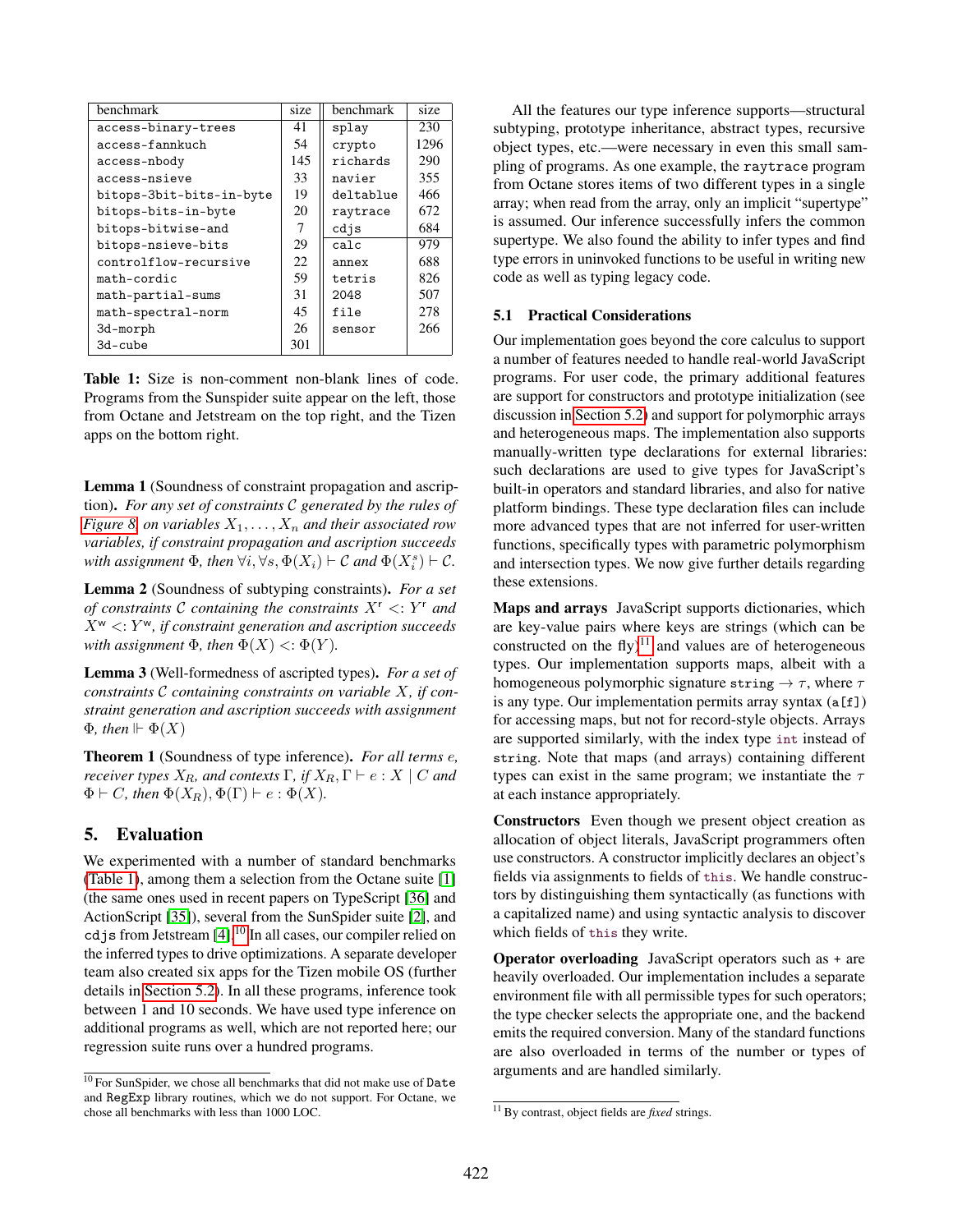<span id="page-13-1"></span>

| benchmark | workarounds | classes / types in TypeScript |
|-----------|-------------|-------------------------------|
| splay     |             | 2/15                          |
| crypto    | C.U         | $8(1)$ / 142                  |
| richards  | $\mathbf C$ | 7(1)/30                       |
| navier    |             | 1(1)/41                       |
| deltablue | I, P        | 12/61                         |
| raytrace  |             | $14(1)$ / 48                  |
| cdjs      | U. P        |                               |

Table 2: Workarounds needed in selected Octane benchmarks and cdjs. Each workaround impacted multiple lines of code. For relevant benchmarks, the last column quotes from Rastogi et al. [\[36\]](#page-19-1) the number of classes (abstract ones in parentheses) and type annotations added to type check these programs in TypeScript.

Generic and native functions Some runtime functions, such as an allocator for a new array, are generic by nature. Type inference instantiates the generic parameter appropriately and ensures that arrays are used consistently (per instance). As this project arose from pursuing native performance for JavaScript applications on mobile devices, we also support type-safe interfacing with native platform functions via type annotations supplied in a separate environment file.

## <span id="page-13-0"></span>5.2 Explanation of Workarounds

Our system occasionally requires workarounds for type inference to succeed. The key workarounds needed for the Octane programs and cdjs are summarized in [Table 2;](#page-13-1) our modified versions are available in the supplementary materials for this paper. The SunSpider programs did not require any major workaround.[12](#page-13-2) After these workarounds, types were inferred fully automatically.

C (Constructors). JavaScript programs often declare a behavioral interface by defining methods on a prototype, as follows:

```
1 function C() { ... } // constructor
2 C.prototype.m1 = function () \{ \ldots \}3 C.prototype.m2 = function () \{ \ldots \}\overline{4}
```
We support this pattern, provided that such field writes (including the write to the prototype field itself) appear immediately and contiguously after the constructor definition. Without this restriction, we cannot ensure in a flow-insensitive type system that the constructor is not invoked before all the prototype properties have been initialized. The code refactoring required to accommodate this restriction is straightforward (see [Figure 11](#page-13-3) for an example). We did not see any cases in which the prototype was updated more than once.

U (Unions). Lack of flow sensitivity also precludes type checking (and inference) for unions distinguished via a type test. This feature is useful in JavaScript programs, and we

```
1 // Original
2 function TaskControlBlock(...) {
3 this.link = link;
4 this.id = id;
5 this.priority = priority;
6 this.queue = queue;
7 this.task = task;
 8 ...
9 }
10 var STATE_RUNNING = 0;
11 ...
12 TaskControlBlock.prototype.setRunning =
13 function () {
14 this.state = STATE_RUNNING;
15 };
16 ...
1 // Refactored
2 var STATE_RUNNING = 0;
3 ...
4 function TaskControlBlock(...) {
5 this.link = link;
6 this.id = id;
7 this.priority = priority;
8 this.queue = queue;
9 this.task = task;
10 ...
11 }
12 TaskControlBlock.prototype.setRunning =
13 function () {
14 this.state = STATE_RUNNING;
15 };
16 \ldots
```
Figure 11: Code fragment from richards. In the refactored code (below), we simply moved the constant declarations out of the way  $(C)$ .

encountered it in one of the Octane programs. In the original crypto, the BigInteger constructor may accept a number, or a string and numeric base (arity overloading as well); we split the string case into a separate function, and updated call sites as appropriate. For cdjs, there were two places where the fields present in an object type could differ depending on the value of another field. We changed the code to always have all fields present, to respect fixed object layout.

P (Polymorphism). Although inferring polymorphic types is well understood in the context of languages like ML, its limits are less well understood in a language with mutable records and subtyping. We do not attempt to infer parametric polymorphism, although this feature is known to be useful in JavaScript programs and did come up in deltablue and cdjs. We plan to support generic types via manual annotations, as we already do for environment functions. For now, we worked around the issue with code duplication. See [Figure 12](#page-14-0) for an example.

I (Class-based Inheritance). Finally, JavaScript programs often use an *ad hoc* encoding of class-based inheritance: programmers develop their own shortcuts (or use libraries) that

<span id="page-13-2"></span> $12$  A trivial workaround had to do with the current implementation requirement that only constructor names to begin with an uppercase letter.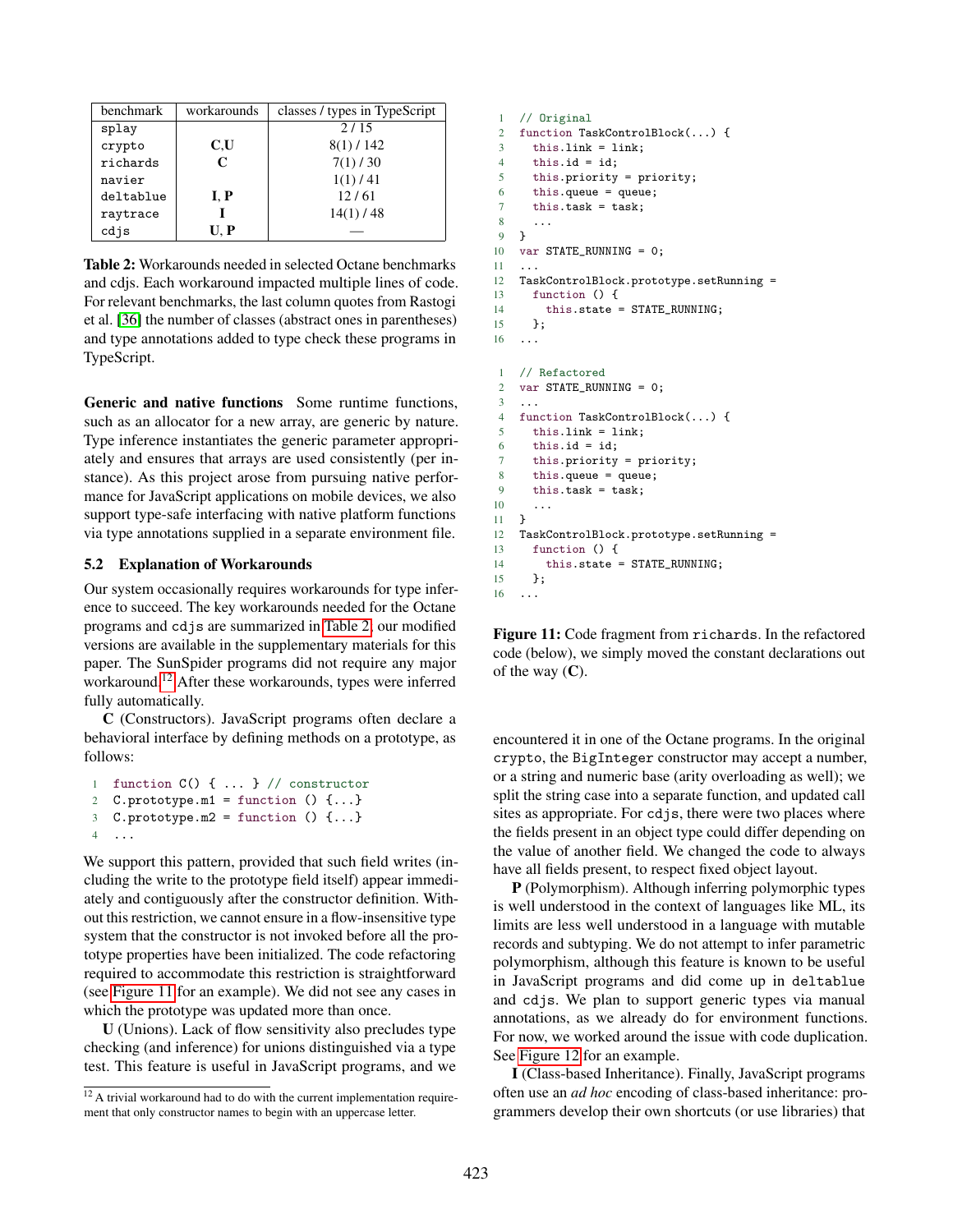```
1 Planner.prototype.removePropagateFrom =
2 function (out) {
3 out.determinedBy = null;
4 out.walkStrength = Strength.prototype.WEAKEST;
5 out.stay = true;
6 var unsatisfied = new OrderedCollection();
7 // Original
8 // var todo = new OrderedCollection();
9 var todo = new OrderedCollectionVariable();
10 todo.add(out);
11 };
```
<span id="page-14-1"></span>Figure 12: Excerpt from modified deltablue. OrderedCollections were being populated with different types, which cannot be typed without parametric polymorphism. As a workaround, a duplicate type OrderedCollectionVariable was created, and appropriate sites (like [line 9](#page-14-1) above) were changed to use the new type.

use "monkey patching"<sup>[13](#page-14-2)</sup> and introspection. We cannot type these constructs, but our type system can support class-based inheritance via prototypal inheritance, with some additional verbosity (see [Figure 13\)](#page-14-3). The latest JavaScript specification includes class-based inheritance, which obviates the need for encoding classes by other means. We intend to support the new class construct in the future.

Usability by developers. With our inference system, developers remain mostly unaware of the types being inferred, as the inference is automatic and no explicit type ascription is generated. For inference failures, we invested significant effort to provide useful error messages [\[31\]](#page-18-21) that were understandable without knowledge of the underlying type theory. While some more complex concepts like intersection types are needed to express types for certain library routines, these types can be written by specialists, so developers solely interacting with the inference need not deal with such types directly.

More concretely, the Tizen apps listed in [Table 1](#page-12-2) were created by a team of developers who were not experts in type theory. The apps required porting of code from existing web applications (e.g., for tetris and 2048) as well as writing new UI code leveraging native Tizen APIs. To learn our subset of JavaScript, the developers primarily used a manual we wrote that described the restrictions of the subset without detailing the type inference system; an associated technical report gives more details on this manual [\[18\]](#page-18-14).

```
1 // Original
2 Object.defineProperty(Object.prototype,
3 "inheritsFrom", ...)
4 function EqualityConstraint(var1, var2, strength) {
5 EqualityConstraint.superConstructor
6 .call(this, var1, var2, strength);
7 }
8 EqualityConstraint.inheritsFrom(BinaryConstraint);
1 // Refactored
2 function EqualityConstraintInheritor() {
3 this.execute = null;
4 }
5 EqualityConstraintInheritor.prototype =
6 BinaryConstraint.prototype;
7 function EqualityConstraint(var1, var2, strength) {
8 this.strength = strength;
9 this.v1 = var1;
10 this.v2 = var2;
11 this.direction = Direction.NONE;
12 this.addConstraint();
13 }
14 EqualityConstraint.prototype =<br>15 new EqualityConstraintInheri
      new EqualityConstraintInheritor();
```
Figure 13: Excerpt showing a change in deltablue to work around *ad hoc* class-based inheritance. The refactored code (bottom) avoids monkey-patching Object with a new introspective method inheritsFrom.

## 5.3 More Problematic Constructs

Certain code patterns appearing in common JavaScript frameworks make heavy use of JavaScript's dynamic typing and introspective features; such code is difficult or impossible to port to our typed subset. As an example, consider the  $j$ son2.  $j$ s program,  $14$  a variant of which appears in Crockford [\[25\]](#page-18-22). A core computation in the program, shown in [Figure 14,](#page-15-0) consists of a loop to traverse a JSON data structure and make in-place substitutions. In JavaScript, arrays are themselves objects, and like objects, their contents can be traversed with a for-in loop. Hence, the single loop at [line 4](#page-15-1) applies equally well to arrays and objects. Also note that in different invocations of walk, the variable v may be an array, object, or some value of primitive type.

Our JavaScript subset does not allow such code. We were able to write an equivalent routine in our subset only after significant refactoring to deal with maps and arrays separately, as shown in [Figure 15;](#page-15-2) moreover, we had to "box" values of different types into a common type to enable the recursive calls to type check. Clearly, this version loses the economy of expression of dynamically-typed JavaScript.

JavaScript code in frameworks (even non-web frameworks like underscore.  $j s^{15}$  $j s^{15}$  $j s^{15}$ ) is often written in a highly introspective style, using constructs not supported in our subset. One common usage is extending an object's properties in-place

<span id="page-14-2"></span><sup>13</sup> "Monkey patching" here refers to adding previously non-existent methods to an object (violating fixed layout) or modifying the pre-existing methods of global objects such as Object.prototype (making code difficult to read accurately, and thwarting optimization of common operations). Our system permits dynamic update of *existing* methods of developer-created objects, preserving fixed layout.

<span id="page-14-4"></span><sup>14</sup> <https://github.com/douglascrockford/JSON-js>

<span id="page-14-5"></span><sup>15</sup> <http://underscorejs.org/>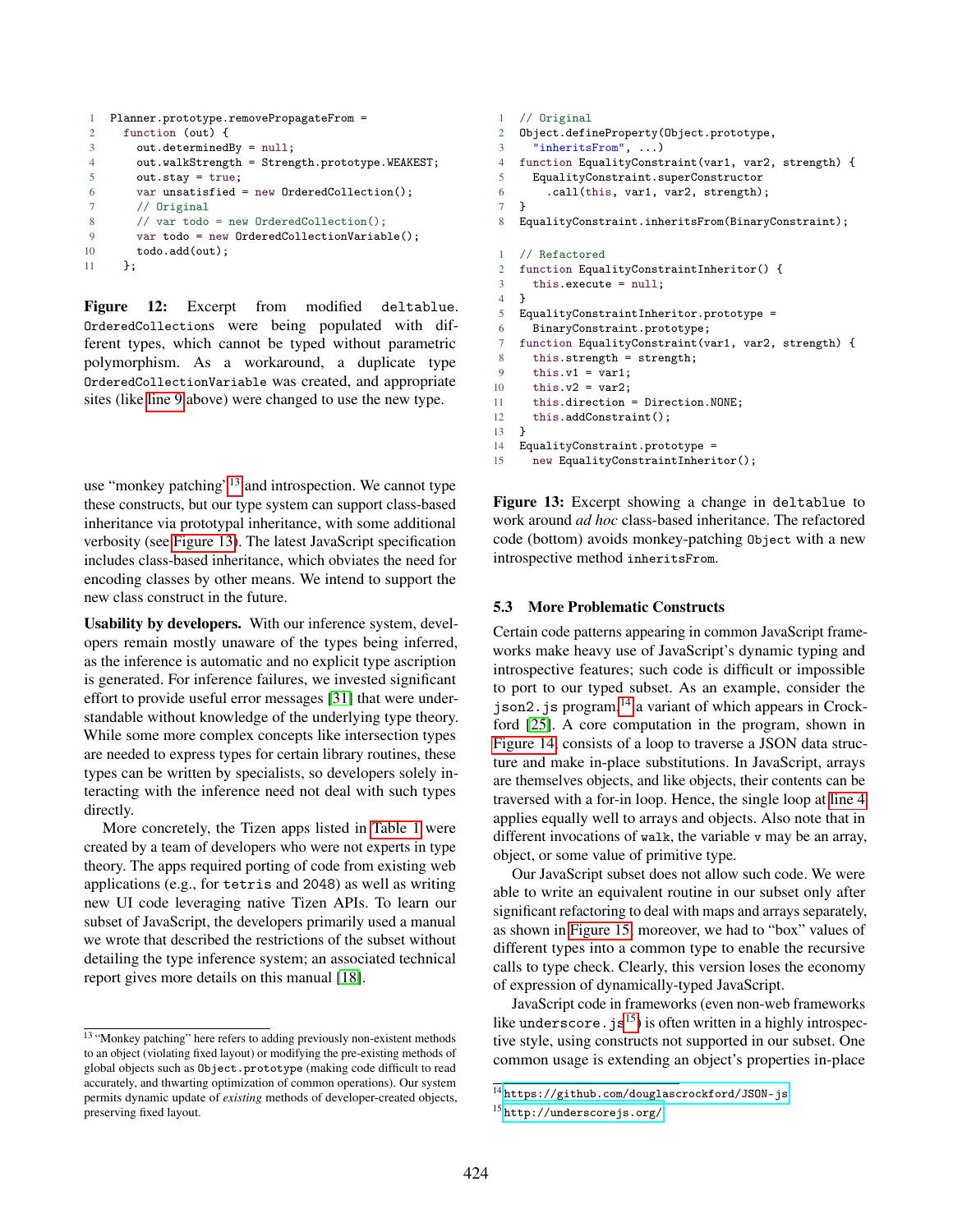```
1 function walk(k, v) {
2 var i, n;
3 if (v && typeof v === object) {
4 for (i in v) {
5 n = walk(i, v[i]);6 if (n != = undefined) {
7 v[i] = n;8 }
9 }
10 }
11 return filter(k, v);
12 }
```
Figure 14: JSON structure traversal.

```
1 function JSONVal() {
2 this.tag = \dots3 this.a = null; // array4 this.m = null; // map5 this.intval = 0; // int value
6 this.strval = "; // string value
7 }
8
9 function walk(k, v) { // v instance of JSONVal
10 var i, j, n;
11 switch (v.tag) {
12 case Constants.INT:
13 case Constants.STR:
14 break;
15 case Constants.MAP:
16 for (var i in v.m) {
17 n = walk(i, v.m[i]);18 if (n !== undefined) { v.m[i] = n; }
19 }
20 break;
21 case Constants.ARRAY:
22 for (j = 0; j < v.a.length; j++) {<br>
\frac{2}{3} // j+1" converts i to a string
           \frac{1}{2} j+"" converts j to a string
24 n = walk(j+"", v.a[j]);
25 if (n !== undefined) \{ v.a[i] = n; \}26 }
27 break;<br>28 }
28 }
29 return filter(k,v);<br>30 }
30
```
Figure 15: JSON structure traversal in our subset of Java-Script.

```
1 Object.prototype.extend = function (dst, src) {
2 for (var prop in src) {
3 \text{ dist}[\text{prop}] = \text{src}[\text{prop}];4 }
5 }
```


using the pattern shown in [Figure 16.](#page-15-3) The code treats all objects—including those meant to be used as structs—as maps. Moreover, it also can add properties to dst that may not have been present previously, violating fixed-object layout. We do not support such routines in our subset.

As mentioned before, the full JavaScript language includes constructs such as eval that are fundamentally incompatible with ahead-of-time compilation. We also do not support adding or modifying behavior (aka "monkey patching") of built-in library objects like Object.prototype (as is done in [Figure 16\)](#page-15-3). The community considers such usage as bad practices [\[25\]](#page-18-22).

Even if we take away these highly dynamic features, there is a price to be paid for obtaining type information for JavaScript statically: either a programmer stays within a subset that admits automatic inference, as explored in this paper and requiring the workarounds of the kinds described in [Section 5.2;](#page-13-0) or, the programmer writes strong enough type annotations (the last column of [Table 2](#page-13-1) shows the effort required in adding such annotations for the same Octane programs in [\[36\]](#page-19-1)).

Whether this price is worth paying ultimately depends on the value one attaches to the benefits offered by ahead-of-time compilation.

# 5.4 The Promise of Ahead-of-Time Compilation

As mentioned earlier, we have implemented a compiler that draws upon the information computed by type inference [\(Section 2.1\)](#page-2-0) and generates optimized code. The details of the compiler are outside the scope of the paper, but we present preliminary data to show that AOTC for JavaScript yields advantages for resource-constrained devices.

We measured the space consumed by the compiled program against the space consumed by the program running on v8, a modern just-in-time compiler for JavaScript. The comparative data is shown in [Figure 17.](#page-16-1) The Octane programs were run with their default parameters.<sup>[16](#page-15-4)</sup> As the figure shows, ahead-of-time compilation yielded significant memory savings vs. just-in-time compilation.

We also timed these benchmarks for runtime performance on AOTC compiled binaries and the v8 engine. [Figure 18](#page-16-2) shows the results for one of the programs, deltablue; the figure also includes running time on *duktape*, a nonoptimizing interpreter with a compact memory footprint. We observe that (i) the non-optimizing interpreter is quite a bit slower than the other engines, and (ii) for smaller numbers of iterations, AOTC performs competitively with v8. For larger iteration counts, v8 is significantly faster. Similar behavior was seen for all six Octane programs (see [Figure 19\)](#page-16-3). The AOTC slowdown over v8 for the largest number of runs ranged from 1.5X (navier) to 9.8X (raytrace). We expect significant further speedups from AOTC as we improve our

<span id="page-15-4"></span> $\frac{16}{16}$  Except for splay, which we ran for 80 as opposed to 8000 elements; memory consumption in splay is dominated by program data.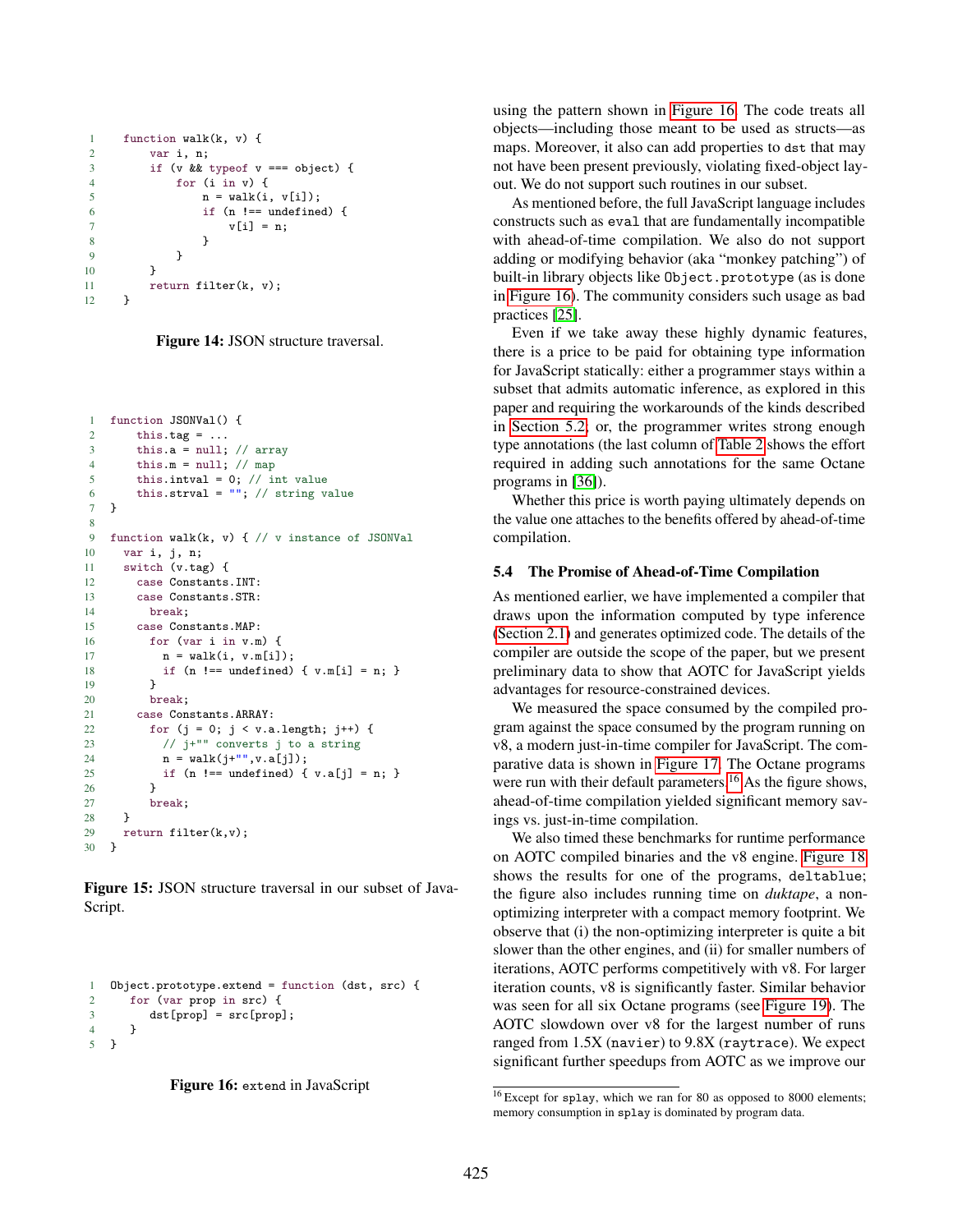<span id="page-16-1"></span>

Figure 17: Memory comparison

<span id="page-16-2"></span>

Figure 18: Running times for deltablue. Note the log-log scale.

optimizations and our garbage collector. Full data for the six Octane programs, both for space and time, are presented in an associated technical report [\[18\]](#page-18-14).

Interoperability. In a number of scenarios, it would be useful for compiled code from our JavaScript subset to interoperate with unrestricted JavaScript code. The most compelling case is to enable use of extant third-party libraries without having to port them, e.g., frameworks like  $iQuery$ <sup>[17](#page-16-4)</sup> for the web<sup>[18](#page-16-5)</sup> or the many libraries available for Node.js.<sup>[19](#page-16-6)</sup> Additionally, if a program contains dynamic code like that of [Figure 14](#page-15-0) or [Figure 16,](#page-15-3) and that code is not performancecritical, it could be placed in an unrestricted JavaScript module rather than porting it.

Interoperability with unrestricted JavaScript entails a number of interesting tradeoffs. The simplest scheme would be to invoke unrestricted JavaScript from our subset (and vice versa) via a foreign function interface, with no shared heap. But, this would impose a high cost on such calls, due to marshalling of values, and could limit expressivity, e.g., passing functions would be difficult. Alternately, our JavaScript sub-

<span id="page-16-3"></span>

Figure 19: Crossover behavior of our AOTC system vs. the v8 runtime for the six Octane programs.

set and unrestricted JavaScript could share the same heap, with additional type checks to ensure that inferred types are not violated by the unrestricted JavaScript. The type checks could "fail fast" at any violation, like in other work on gradual typing [\[36,](#page-19-1) [41,](#page-19-4) [44\]](#page-19-5). But, this could lead to application behavior differing on our runtime versus a standard JavaScript runtime, as the standard runtime would not perform the additional checks. Without "fail fast," the compiled code may need to be deoptimized at runtime type violations, adding significant complexity and potentially slowing down code with no type errors. At this point, we have a work-in-progress implementation of interoperability with a shared heap and "fail fast" semantics, but a robust implementation and proper evaluation of these tradeoffs remain as future work.

# <span id="page-16-0"></span>6. Related Work

Related work spans type systems and inference for JavaScript and dynamic languages in general, as well as the type inference literature more broadly.

Type systems and inference for JavaScript. Choi et al. [\[20,](#page-18-12) [21\]](#page-18-8) presented a typed subset of JavaScript for ahead-of-time compilation. Their work served as our starting point, and we built on it in two ways. First, our type system extends theirs with features that we found essential for real code, most crucially abstract types (see discussion throughout the paper). We also present a formalization and prove these extensions sound (see the technical report [\[18\]](#page-18-14)). Second, whereas they relied on programmer annotations to obtain

<span id="page-16-4"></span> $17$  <http://jquery.com>

<span id="page-16-5"></span><sup>&</sup>lt;sup>18</sup> Note that running our compiled code in a web browser would require an implementation of the DOM APIs, which our current implementation does not support.

<span id="page-16-6"></span><sup>19</sup> <http://nodejs.org>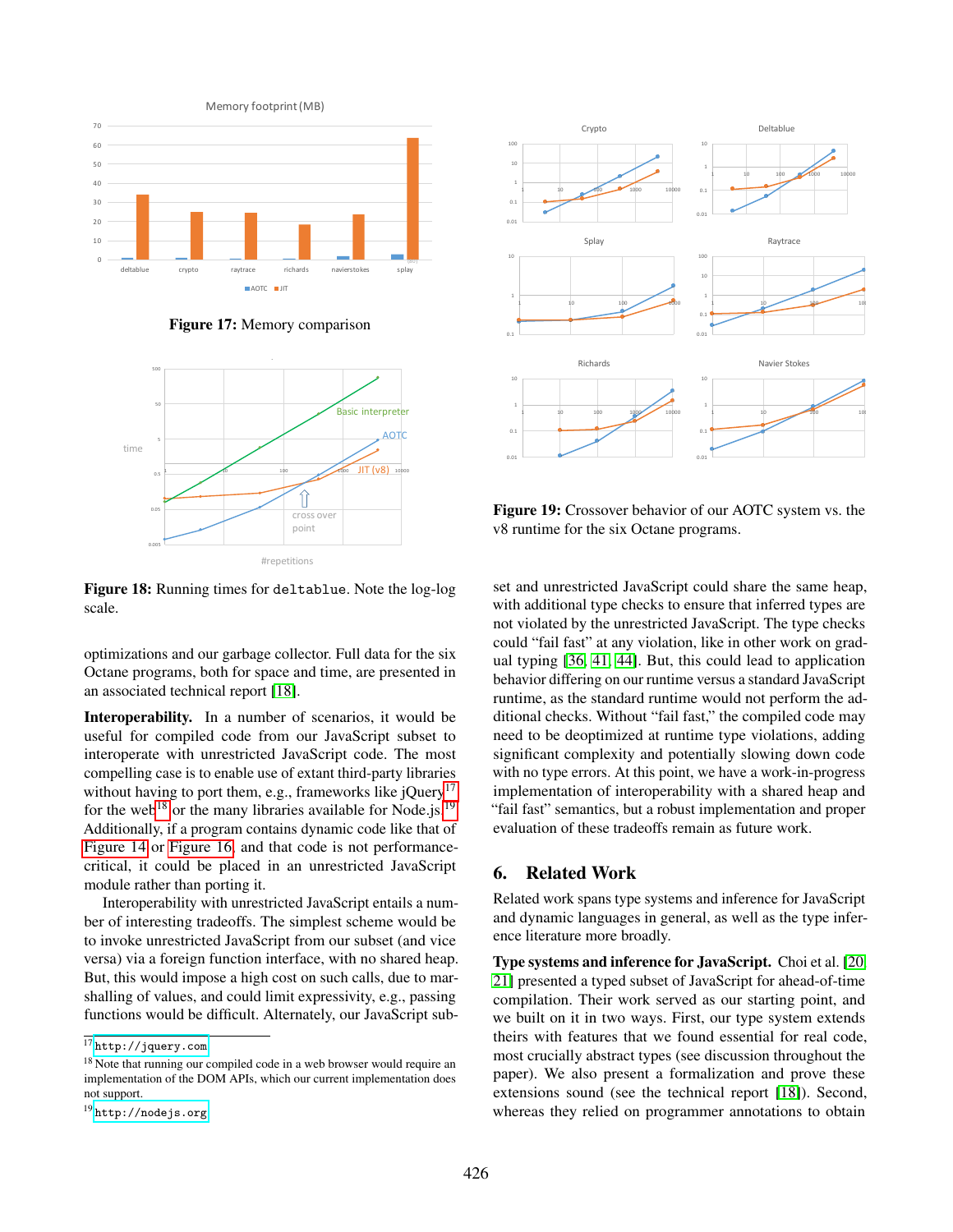types, we developed and implemented an automatic type inference algorithm.

Jensen *et al.* [\[29\]](#page-18-6) present a type analysis for JavaScript based on abstract interpretation. They handle prototypal inheritance soundly. While their analysis could be adapted for compilation, it does not give a typing discipline. Moreover, their dataflow-based technique cannot handle partial programs, as discussed in [Section 2.3.](#page-3-0)

TypeScript [\[8\]](#page-18-3) extends JavaScript with type annotations, aiming to expose bugs and improve developer productivity. To minimize adoption costs, its type system is very expressive but deliberately unsound. Further, it requires type annotations at function boundaries, while we do global inference. Flow [\[3\]](#page-18-4) is another recent type system for JavaScript, with an emphasis on effective flow-sensitive type inference. Although a detailed technical description is unavailable at the time of this writing, it appears that our inference technique has similarity to Flow's in its use of upper- and -lower bound propagation [\[19\]](#page-18-23). Flow's type language is similar to that of TypeScript, and it also sacrifices strict soundness in the interest of usability. It would be possible to create a sound gradually-typed version of Flow (i.e., one with dynamic type tests that may fail), but this would not enforce fixed object layout. For TypeScript, a sound gradually-typed variant already exists [\[36\]](#page-19-1), which we discuss shortly.

Early work on type inference for JavaScript by Thiemann [\[42\]](#page-19-6) and Anderson *et al.* [\[14\]](#page-18-24) ignored essential language features such as prototype inheritance, focusing instead on dynamic operations such as property addition. Guha *et al.* [\[28\]](#page-18-25) present a core calculus  $\lambda_{JS}$  for JavaScript, upon which a number of type systems have been based. TeJaS [\[30\]](#page-18-26) is a framework for building type checkers over  $\lambda_{JS}$  using bidirectional type checking to provide limited inference. Politz *et al.* [\[34\]](#page-19-7) provide a type system enforcing access safety for a language with JavaScript-like dynamic property access.

Bhargavan *et al.* [\[15\]](#page-18-5) develop a sound type system and inference for Defensive JavaScript (DJS), a JavaScript subset aimed at security embedding code in untrusted web pages. Unlike our work, DJS forbids prototype inheritance, and their type inference technique is not described in detail.

Gradual typing for JavaScript. Rastogi *et al.* [\[35\]](#page-19-2) give a constraint-based formulation of type inference for Action-Script, a gradually-typed class-based dialect of JavaScript. While they use many related techniques—their work and ours are inspired by Pottier [\[22\]](#page-18-17)—their gradually-typed setting leads to a very different constraint system. Their (sound) inference aims at proving runtime casts safe, so they need not validate upper bound constraints. They do not handle prototype inheritance, relying on ActionScript classes.

Rastogi *et al.* [\[36\]](#page-19-1) present Safe TypeScript, a *sound, gradual* type system for TypeScript. After running TypeScript's (unsound) type inference, they run their (sound) type checker and insert runtime checks to ensure type safety. Richards *et al.* [\[40\]](#page-19-8) present StrongScript, another TypeScript extension with sound gradual typing. They allow the programmer to enforce soundness of some (but not all) type annotations using a specific type constructor, thus preserving some flexibility. They also use sound types to improve compilation and performance. Being based on TypeScript, both systems require type annotations, while we do not (except for signatures of external library functions). Moreover, they do not support general prototype inheritance or mutable methods, but rather rely on TypeScript's classes and interfaces.

Type inference for other dynamic languages. Agesen *et al.* [\[12\]](#page-18-7) present inference for Self, a key inspiration for JavaScript which includes prototype inheritance. Their constraint-based approach is inspired by Palsberg and Schwartzbach [\[32\]](#page-19-9). However, their notion of type is a set of values computed by data flow analysis, rather than syntactic typing discipline.

Foundations of type inference and constraint solving. Type inference has a long history, progressing from early work [\[26\]](#page-18-13) through record calculi and row variables [\[45,](#page-19-10) [46\]](#page-19-11) through more modern presentations. Type systems for object calculi with object extension (e.g., prototype-based inheritance) and incomplete (abstract) objects extends back to the late 1990s [\[16,](#page-18-27) [17,](#page-18-28) [27,](#page-18-16) [37\]](#page-19-12). To our knowledge, our system is the first to describe inference for a language with both abstract objects and prototype inheritance.

Trifonov and Smith [\[43\]](#page-19-13) describe constraint generation and solving in a core type system where (possibly recursive) types are generated by base types,  $\bot$ ,  $\top$  and  $\rightarrow$  only. They introduce techniques for removing redundant constraints and optimizing constraint representation for faster type inference. Building on their work, Pottier [\[22,](#page-18-17) [23\]](#page-18-9) crisply describes the essential ideas for subtyping constraint simplification and resolution in a similar core type system. We do not know of any previous generalization of this work that handles prototype inheritance. In both of these systems, lower and upper bounds for each type variable are already defined while resolving and simplifying constraints. Both lines of work support partial programs, producing schemas with arbitrary constraints rather than an established style of polymorphic type.

Pottier and Rémy [\[24\]](#page-18-29) describe type inference for ML, including records, polymorphism, and references. Rémy and Vouillon [\[38\]](#page-19-14) describe type inference for class-based objects in Objective ML. These approaches are based on row polymorphism rather than subtyping, and they do not handle prototype inheritance or non-explicit subtyping.

Aiken [\[13\]](#page-18-30) gives an overview of program analysis in the general framework of set constraints, with applications to dataflow analysis and simple type inference. Most of our constraints would fit in his framework with little adaptation, and his resolution method also uses lower and upper bounds. His work is general and does not look into specific program construct details like objects, or a specific language like JavaScript.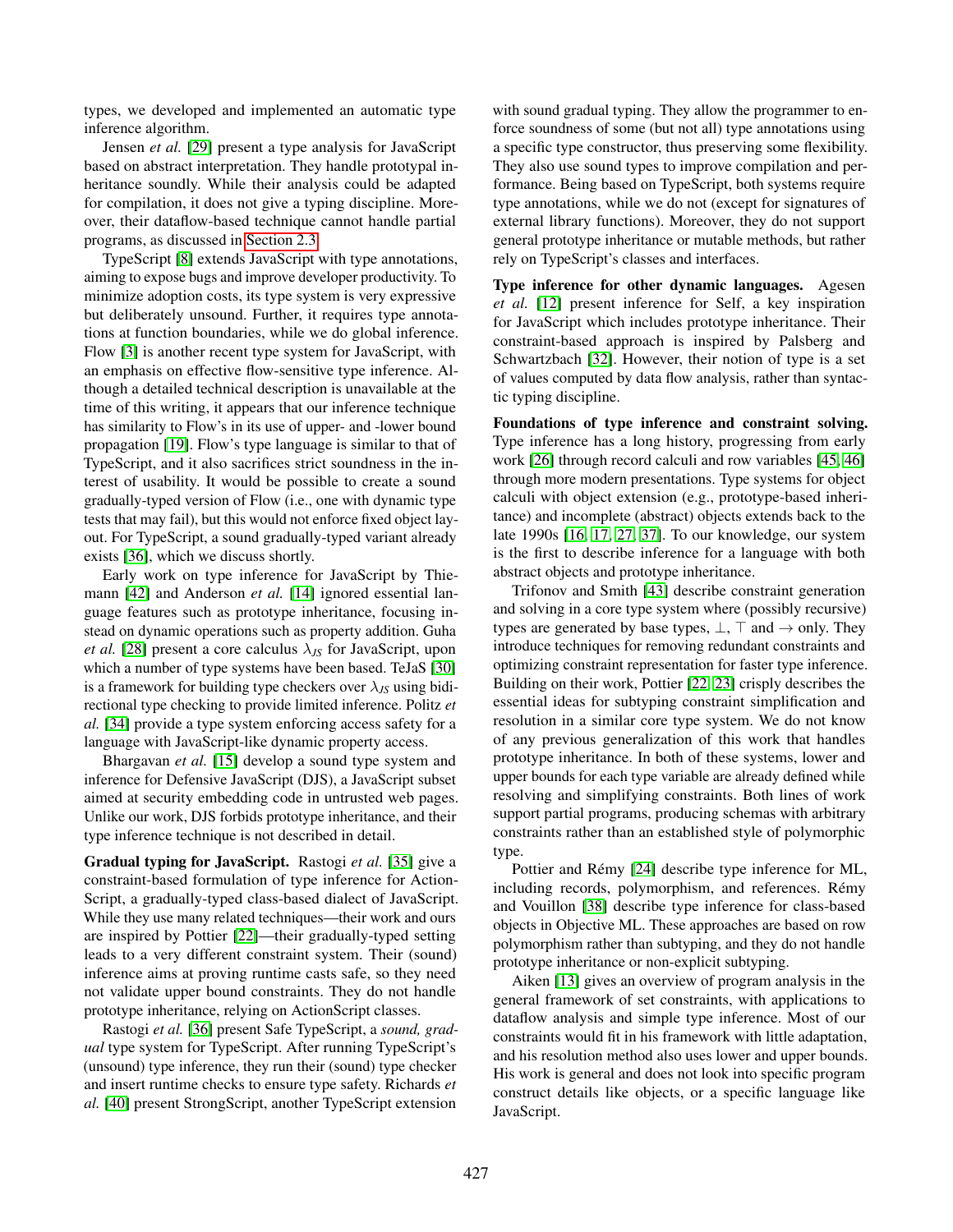# Acknowledgements

We thank the anonymous reviewers for their detailed feedback, which significantly improved the presentation of the paper.

# References

- <span id="page-18-10"></span>[1] Octane Benchmarks. [https://developers.google.com/](https://developers.google.com/octane/) [octane/](https://developers.google.com/octane/).
- <span id="page-18-19"></span>[2] SunSpider Benchmarks. [https://www.webkit.org/perf/](https://www.webkit.org/perf/sunspider/sunspider.html) [sunspider/sunspider.html](https://www.webkit.org/perf/sunspider/sunspider.html).
- <span id="page-18-4"></span>[3] Flow. <http://www.flowtype.org>.
- <span id="page-18-20"></span>[4] JetStream Benchmarks. [http://browserbench.org/](http://browserbench.org/JetStream/) [JetStream/](http://browserbench.org/JetStream/).
- <span id="page-18-1"></span>[5] JavaScriptCore JavaScript engine. [http://trac.webkit.](http://trac.webkit.org/wiki/JavaScriptCore) [org/wiki/JavaScriptCore](http://trac.webkit.org/wiki/JavaScriptCore).
- <span id="page-18-0"></span>[6] The Redmonk Programming Language Rankings: June 2015. [https://redmonk.com/sogrady/2015/07/01/](https://redmonk.com/sogrady/2015/07/01/language-rankings-6-15/) [language-rankings-6-15/](https://redmonk.com/sogrady/2015/07/01/language-rankings-6-15/).
- <span id="page-18-11"></span>[7] Tizen Platform. <https://www.tizen.org/>.
- <span id="page-18-3"></span>[8] TypeScript. <http://www.typescriptlang.org>.
- <span id="page-18-2"></span>[9] V8 JavaScript Engine. [https://developers.google.com/](https://developers.google.com/v8/) [v8/](https://developers.google.com/v8/).
- <span id="page-18-18"></span>[10] T.J. Watson Libraries for Analysis (WALA). [http://wala.](http://wala.sf.net) [sf.net](http://wala.sf.net), 2015.
- <span id="page-18-15"></span>[11] Martín Abadi and Luca Cardelli. A Theory of Primitive Objects: Untyped and First-order Systems. *Information and Computation*, 125(2):78–102, 1996. doi[:10.1006/inco.1996.0024.](http://dx.doi.org/10.1006/inco.1996.0024)
- <span id="page-18-7"></span>[12] Ole Agesen, Jens Palsberg, and Michael I. Schwartzbach. Type Inference of SELF. In *Proceedings of the 7th European Conference on Object-Oriented Programming*, ECOOP '93, pages 247–267, London, UK, UK, 1993. Springer-Verlag. ISBN 3-540-57120-5. doi[:10.1007/3-540-47910-4\\_14.](http://dx.doi.org/10.1007/3-540-47910-4_14)
- <span id="page-18-30"></span>[13] Alexander Aiken. Introduction to Set Constraint-based Program Analysis. *Sci. Comput. Program.*, November 1999. ISSN 0167-6423. doi[:10.1016/S0167-6423\(99\)00007-6.](http://dx.doi.org/10.1016/S0167-6423(99)00007-6)
- <span id="page-18-24"></span>[14] Christopher Anderson, Paola Giannini, and Sophia Drossopoulou. Towards Type Inference for JavaScript. In *ECOOP 2005*. doi[:10.1007/11531142\\_19.](http://dx.doi.org/10.1007/11531142_19)
- <span id="page-18-5"></span>[15] Karthikeyan Bhargavan, Antoine Delignat-Lavaud, and Sergio Maffeis. Language-based defenses against untrusted browser origins. In *Presented as part of the 22nd USENIX Security Symposium (USENIX Security 13)*, pages 653–670, Washington, D.C., 2013. USENIX. ISBN 978-1-931971-03-4. URL [https:](https://www.usenix.org/conference/usenixsecurity13/technical-sessions/presentation/bhargavan) [//www.usenix.org/conference/usenixsecurity13/](https://www.usenix.org/conference/usenixsecurity13/technical-sessions/presentation/bhargavan) [technical-sessions/presentation/bhargavan](https://www.usenix.org/conference/usenixsecurity13/technical-sessions/presentation/bhargavan).
- <span id="page-18-27"></span>[16] Viviana Bono, Michele Bugliesi, and Luigi Liquori. A Lambda Calculus of Incomplete Objects. In *Mathematical Foundations of Computer Science 1996*, pages 218–229. Springer, 1996. doi[:10.1007/3-540-61550-4\\_150.](http://dx.doi.org/10.1007/3-540-61550-4_150)
- <span id="page-18-28"></span>[17] Viviana Bono, Michele Bugliesi, Mariangiola Dezani-Ciancaglini, and Luigi Liquori. Subtyping Constraints for Incomplete Objects. In *TAPSOFT'97: Theory and Practice of Software Development*, pages 465–477. Springer, 1997. doi[:10.1007/BFb0030619.](http://dx.doi.org/10.1007/BFb0030619)
- <span id="page-18-14"></span>[18] Satish Chandra, Colin S. Gordon, Jean-Baptiste Jeannin, Cole Schlesinger, Manu Sridharan, Frank Tip, and Young-il Choi. Type Inference for Static Compilation of JavaScript. Technical report, Samsung Research America, August 2016. URL <http://arxiv.org/abs/1608.07261>.
- <span id="page-18-23"></span>[19] Avik Chaudhuri. Personal communication, 2016.
- <span id="page-18-12"></span>[20] Philip Wontae Choi, Satish Chandra, George Necula, and Koushik Sen. SJS: A Typed Subset of JavaScript with Fixed Object Layout. Technical Report UCB/EECS-2015- 13, EECS Department, University of California, Berkeley, Apr 2015. URL [http://www.eecs.berkeley.edu/Pubs/](http://www.eecs.berkeley.edu/Pubs/TechRpts/2015/EECS-2015-13.html) [TechRpts/2015/EECS-2015-13.html](http://www.eecs.berkeley.edu/Pubs/TechRpts/2015/EECS-2015-13.html).
- <span id="page-18-8"></span>[21] Wontae Choi, Satish Chandra, George C. Necula, and Koushik Sen. SJS: A Type System for JavaScript with Fixed Object Layout. In *Static Analysis - 22nd International Symposium, SAS 2015, Saint-Malo, France, September 9-11, 2015, Proceedings*, pages 181–198, 2015. doi[:10.1007/978-3-662-48288-9\\_11.](http://dx.doi.org/10.1007/978-3-662-48288-9_11)
- <span id="page-18-17"></span>[22] François Pottier. A Framework for Type Inference with Subtyping. In *Proceedings of the third ACM SIGPLAN International Conference on Functional Programming (ICFP'98)*, pages 228–238, September 1998. doi[:10.1145/291251.289448.](http://dx.doi.org/10.1145/291251.289448)
- <span id="page-18-9"></span>[23] François Pottier. Simplifying Subtyping Constraints: A Theory. *Information & Computation*, 170(2):153–183, November 2001. doi[:10.1006/inco.2001.2963.](http://dx.doi.org/10.1006/inco.2001.2963)
- <span id="page-18-29"></span>[24] François Pottier and Didier Rémy. The Essence of ML Type Inference. In Benjamin C. Pierce, editor, *Advanced Topics in Types and Programming Languages*, chapter 10, pages 389– 489. MIT Press, 2005.
- <span id="page-18-22"></span>[25] Douglas Crockford. *JavaScript: The Good Parts*. O'Reilly Media, 2008.
- <span id="page-18-13"></span>[26] Luis Damas and Robin Milner. Principal type-schemes for functional programs. In *Proceedings of the 9th ACM SIGPLAN-SIGACT symposium on Principles of programming languages*, pages 207–212. ACM, 1982. doi[:10.1145/582153.582176.](http://dx.doi.org/10.1145/582153.582176)
- <span id="page-18-16"></span>[27] Kathleen Fisher and John C Mitchell. A Delegation-based Object Calculus with Subtyping. In *Fundamentals of Computation Theory*, pages 42–61. Springer, 1995. doi[:10.1007/3-](http://dx.doi.org/10.1007/3-540-60249-6_40) [540-60249-6\\_40.](http://dx.doi.org/10.1007/3-540-60249-6_40)
- <span id="page-18-25"></span>[28] Arjun Guha, Claudiu Saftoiu, and Shriram Krishnamurthi. The Essence of JavaScript. In *European Conference on Object-Oriented Programming (ECOOP)*, pages 126–150. Springer, 2010. doi[:10.1007/978-3-642-14107-2\\_7.](http://dx.doi.org/10.1007/978-3-642-14107-2_7)
- <span id="page-18-6"></span>[29] Simon Holm Jensen, Anders Møller, and Peter Thiemann. Type Analysis for JavaScript. In *SAS*, pages 238–255, 2009. doi[:10.1007/978-3-642-03237-0\\_17.](http://dx.doi.org/10.1007/978-3-642-03237-0_17)
- <span id="page-18-26"></span>[30] Benjamin S. Lerner, Joe Gibbs Politz, Arjun Guha, and Shriram Krishnamurthi. TeJaS: Retrofitting Type Systems for JavaScript. In *Proceedings of the 9th Symposium on Dynamic Languages*, DLS '13, pages 1–16, New York, NY, USA, 2013. ACM. ISBN 978-1-4503-2433-5. doi[:10.1145/2508168.2508170.](http://dx.doi.org/10.1145/2508168.2508170)
- <span id="page-18-21"></span>[31] Calvin Loncaric, Satish Chandra, Cole Schlesinger, and Manu Sridharan. A practical framework for type inference error explanation. In *Proceedings of the 2016 ACM International Conference on Object Oriented Programming Systems Lan-*